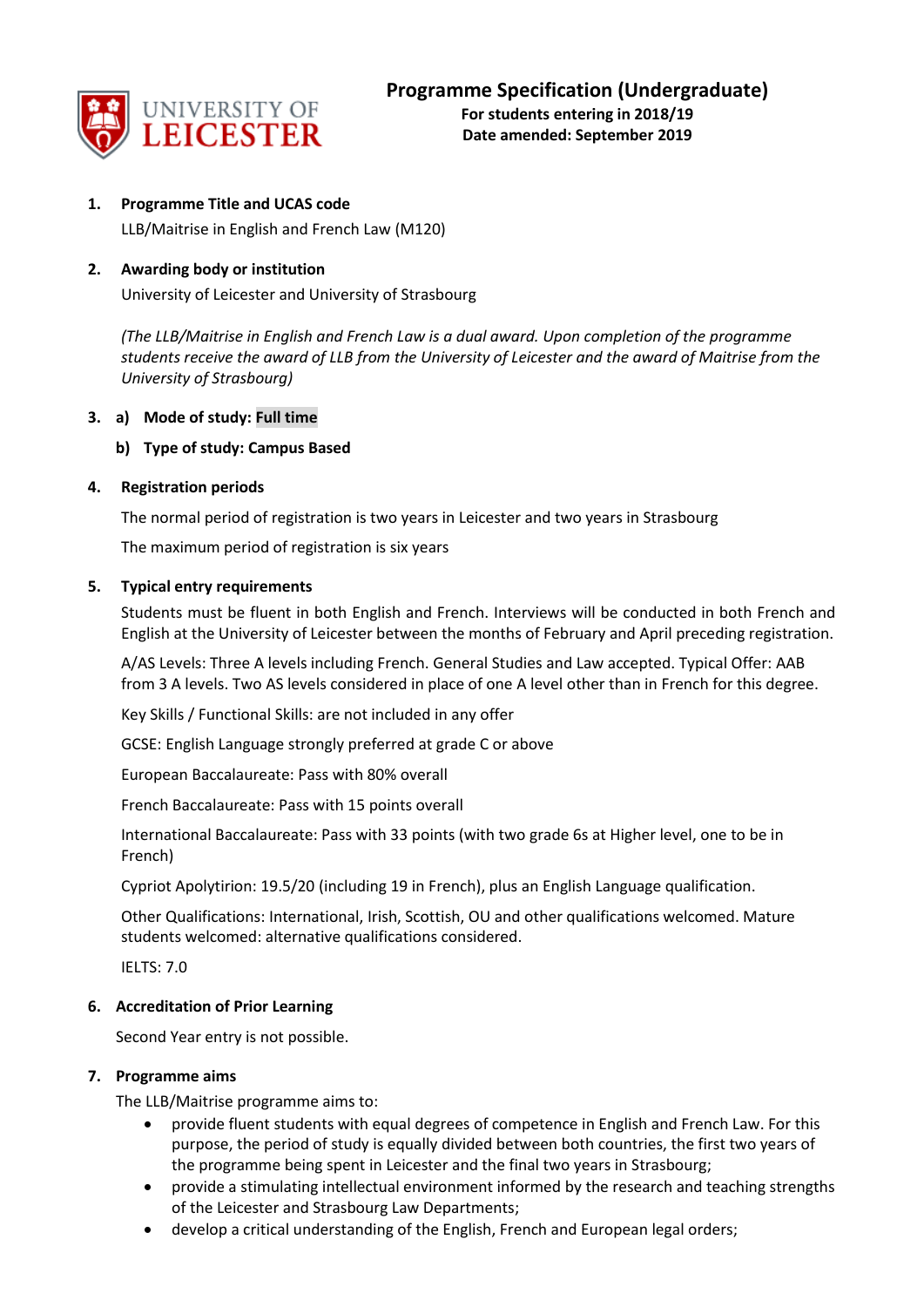- develop skills in legal reasoning, including problem solving, synthesis and logical analysis;
- develop a knowledge and understanding of cognate areas of English and French law, including an awareness of principles and values, and of ethics;
- develop and appreciation of the social and policy issues underlying the law in both the English and French legal orders;
- develop an appreciation of the different approaches to the study of law adopted by different types of legal scholars;
- develop legal research skills;
- develop transferable skills, particularly in oral and written communication in both French and English, independent learning, including engagement with students' own personal and professional development and integrity, and information handling, including the ability to work with a range of data;
- equip students with subject-specific and transferable skills in preparation for employment not only in the legal profession, but also in a variety of highly skilled and analytical roles in business, finance, education, public policy, public service, social services in the UK and internationally.

### **8. Reference points used to inform the programme specification**

- QAA UK Quality Code for Higher Education Subject Benchmark Statement for Law, July 2015: [https://www.qaa.ac.uk](https://www.qaa.ac.uk/)
- QAA UK Quality Code for Higher Education Qualifications of UK Degree Awarding Bodies, October 2014
- University of Leicester Learning and Assessment Strategies <https://www2.le.ac.uk/offices/sas2/quality/learnteach>
- University of Leicester Employability Strategy
- Annual Internal Module Review and Annual Development Review
- Annual External Examiners' Reports
- Destination of Leavers from Higher Education
- Graduate Survey
- National Student Survey

## **9. Programme Outcomes**

| <b>Intended Learning</b>                                                                                                                                                                                                                                                                                                                                                                                                                                                                                                                                                                                                               | <b>Teaching and Learning</b>                       | <b>How Demonstrated?</b>                                                                                           |  |  |  |
|----------------------------------------------------------------------------------------------------------------------------------------------------------------------------------------------------------------------------------------------------------------------------------------------------------------------------------------------------------------------------------------------------------------------------------------------------------------------------------------------------------------------------------------------------------------------------------------------------------------------------------------|----------------------------------------------------|--------------------------------------------------------------------------------------------------------------------|--|--|--|
| <b>Outcomes</b>                                                                                                                                                                                                                                                                                                                                                                                                                                                                                                                                                                                                                        | <b>Methods</b>                                     |                                                                                                                    |  |  |  |
|                                                                                                                                                                                                                                                                                                                                                                                                                                                                                                                                                                                                                                        | (a) Discipline specific knowledge and competencies |                                                                                                                    |  |  |  |
|                                                                                                                                                                                                                                                                                                                                                                                                                                                                                                                                                                                                                                        | (i) Mastery of an appropriate body of knowledge    |                                                                                                                    |  |  |  |
| Demonstrate knowledge of<br>Lectures, tutorials, seminars,<br>Essays, examinations, seminar<br>various cognate bodies of Law<br>directed study and independent<br>presentations and contributions to<br>and the principal features of the<br>research across the whole range of<br>tutorial discussions, all of which<br>English, French, and European<br>modules in Leicester and Strasbourg.<br>involve problem solving and discussion<br>legal institutions (BS2.4iv).<br>topics, both in Leicester and                                                                                                                             |                                                    |                                                                                                                    |  |  |  |
|                                                                                                                                                                                                                                                                                                                                                                                                                                                                                                                                                                                                                                        | Strasbourg.                                        |                                                                                                                    |  |  |  |
| (ii) Understanding and application of key concepts and techniques<br>Demonstrate awareness of and<br>Lectures, tutorials, seminars,<br>Essays, examinations, seminar<br>directed reading and independent<br>be able to show understanding<br>research across the whole range of<br>through explaining a substantial<br>range of major concepts,<br>modules in Leicester and Strasbourg.<br>principles and rules of law and<br>topics, both in Leicester and<br>the legal institutions, values of<br>Strasbourg.<br>law and justice and of ethics, as<br>well as theories and context (BS<br>2.4 $\overline{i}$ and $\overline{i}$ iv). |                                                    | presentations and contributions to<br>tutorial discussions, all of which<br>involve problem solving and discussion |  |  |  |
| (iii) Critical analysis of key issues                                                                                                                                                                                                                                                                                                                                                                                                                                                                                                                                                                                                  |                                                    |                                                                                                                    |  |  |  |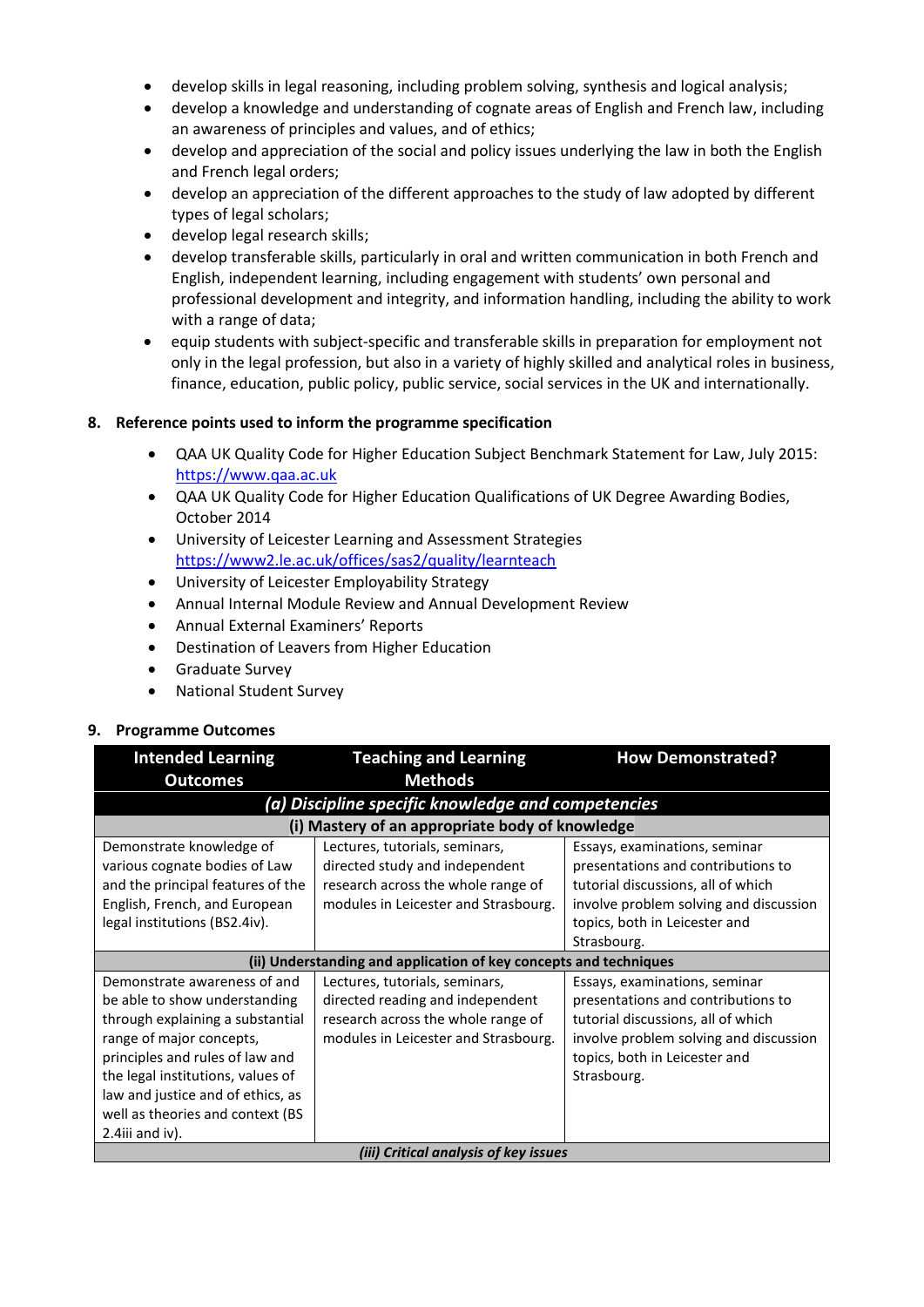| <b>Intended Learning</b>                                                                                                                                                                                                                                                                                                                                                                                                                                                                                                                | <b>Teaching and Learning</b>                                                                                                                                                                                                                                                         | <b>How Demonstrated?</b>                                                                                                                                                                                                                                                                          |
|-----------------------------------------------------------------------------------------------------------------------------------------------------------------------------------------------------------------------------------------------------------------------------------------------------------------------------------------------------------------------------------------------------------------------------------------------------------------------------------------------------------------------------------------|--------------------------------------------------------------------------------------------------------------------------------------------------------------------------------------------------------------------------------------------------------------------------------------|---------------------------------------------------------------------------------------------------------------------------------------------------------------------------------------------------------------------------------------------------------------------------------------------------|
| <b>Outcomes</b>                                                                                                                                                                                                                                                                                                                                                                                                                                                                                                                         | <b>Methods</b>                                                                                                                                                                                                                                                                       |                                                                                                                                                                                                                                                                                                   |
| Demonstrate intellectual<br>independence including the<br>ability to analyse, synthesise,<br>critically assess and evaluate<br>doctrinal and policy issues in<br>the substantive and theoretical<br>legal subjects studied (BS2.4ix).<br>The ability to ask and answer<br>cogent questions and identify<br>gaps in own knowledge (BS2.4i).<br>This includes the ability to<br>recognise ambiguity and deal<br>with uncertainty in law<br>(BS2.4viii).                                                                                   | Lectures, tutorials, seminars,<br>directed reading and independent<br>research across the whole range of<br>modules in Leicester and Strasbourg.                                                                                                                                     | Essays, examinations, seminar<br>presentations and contributions to<br>tutorial discussions, all of which<br>involve problem solving and discussion<br>topics, both in Leicester and<br>Strasbourg.                                                                                               |
|                                                                                                                                                                                                                                                                                                                                                                                                                                                                                                                                         | (iv) Clear and concise presentation of material                                                                                                                                                                                                                                      |                                                                                                                                                                                                                                                                                                   |
| Demonstrate the ability to<br>communicate orally and in<br>writing -in English and French-,<br>knowledge, legal reasoning and<br>the awareness of policy issues<br>(BS2.4xi).                                                                                                                                                                                                                                                                                                                                                           | Lectures, tutorials, seminars,<br>directed reading and independent<br>research across the whole range of<br>modules in Leicester and Strasbourg.                                                                                                                                     | Essays, examinations, seminar<br>presentations and contributions to<br>tutorial discussions, all of which<br>involve problem solving and discussion<br>topics, both in Leicester and<br>Strasbourg.                                                                                               |
|                                                                                                                                                                                                                                                                                                                                                                                                                                                                                                                                         | (v) Critical appraisal of evidence with appropriate insight                                                                                                                                                                                                                          |                                                                                                                                                                                                                                                                                                   |
| Demonstrate the ability to use<br>primary and secondary legal,<br>and other, sources to present<br>reasoned and critical analyses<br>and arguments, including the<br>ability to recognise ambiguity<br>and deal with uncertainty in law<br>(BS2.4viii).<br>Demonstrate the ability to<br>conduct independent legal<br>research using library resources<br>and legal databases. This<br>includes the accurate<br>identification of issues which<br>require researching, retrieval<br>and evaluation of accurate,<br>current and relevant | Lectures, tutorials, seminars,<br>directed reading and independent<br>research across the whole range of<br>modules in Leicester and Strasbourg.<br>(vi) Other discipline specific competencies<br>Written work; and preparation for<br>seminars and tutorials, directed<br>reading. | Essays, examinations, seminar<br>presentations and contributions to<br>tutorial discussions, all of which<br>involve problem solving and discussion<br>topics, both in Leicester and<br>Strasbourg.<br>Assessed coursework, seminar<br>presentations and contribution to<br>tutorial discussions. |
| information from a range of<br>appropriate sources, including<br>primary legal sources (BS2.4vi).                                                                                                                                                                                                                                                                                                                                                                                                                                       | Studying and living abroad.                                                                                                                                                                                                                                                          |                                                                                                                                                                                                                                                                                                   |
|                                                                                                                                                                                                                                                                                                                                                                                                                                                                                                                                         | (b) Transferable skills                                                                                                                                                                                                                                                              |                                                                                                                                                                                                                                                                                                   |
| Display the ability to use spoken                                                                                                                                                                                                                                                                                                                                                                                                                                                                                                       | (i) Oral communication<br>Tutorial discussion and presentation                                                                                                                                                                                                                       | Oral communication skills are                                                                                                                                                                                                                                                                     |
| English and French to present<br>reasoned arguments with<br>clarity and coherence, and<br>where requested respond to<br>questions and instructions in<br>relation to legal matters<br>(BS2.4xi).                                                                                                                                                                                                                                                                                                                                        | both in Leicester and Strasbourg.<br>Every student is required to make a<br>tutorial presentation in a<br>compulsory module in each year of<br>the course.<br>Period of study equally divided<br>between England and France.                                                         | demonstrated and provided with<br>feedback in tutorials in Leicester and<br>Strasbourg. Oral presentations in<br>examination in France.                                                                                                                                                           |
| Display the ability to exercise<br>equal linguistic and legal<br>competence in both languages.                                                                                                                                                                                                                                                                                                                                                                                                                                          |                                                                                                                                                                                                                                                                                      |                                                                                                                                                                                                                                                                                                   |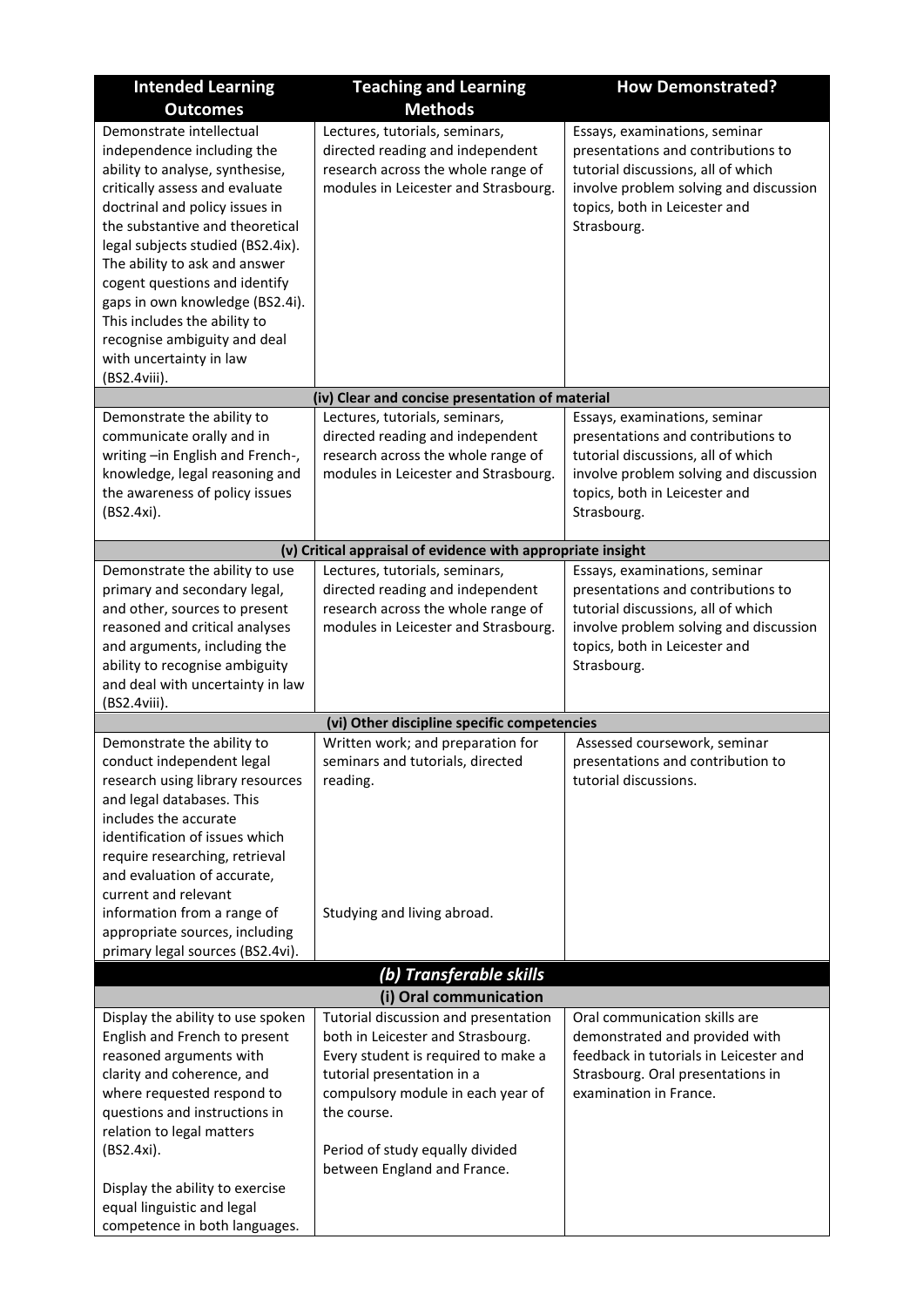| <b>Intended Learning</b>                                                                                                                                                                                                                                                                                                                                             | <b>Teaching and Learning</b>                                                                                                                                                                                                                                 | <b>How Demonstrated?</b>                                                                                                                                                                                |  |  |
|----------------------------------------------------------------------------------------------------------------------------------------------------------------------------------------------------------------------------------------------------------------------------------------------------------------------------------------------------------------------|--------------------------------------------------------------------------------------------------------------------------------------------------------------------------------------------------------------------------------------------------------------|---------------------------------------------------------------------------------------------------------------------------------------------------------------------------------------------------------|--|--|
| <b>Outcomes</b>                                                                                                                                                                                                                                                                                                                                                      | <b>Methods</b>                                                                                                                                                                                                                                               |                                                                                                                                                                                                         |  |  |
|                                                                                                                                                                                                                                                                                                                                                                      | (ii) Written communication                                                                                                                                                                                                                                   |                                                                                                                                                                                                         |  |  |
| Demonstrate the ability to<br>write, in English and French, in<br>a suitable academic style, and<br>where required respond to<br>questions and instructions; to<br>be critical and analytical; and to<br>present data clearly in written<br>forms of communication<br>(BS2.4ix and xi).                                                                              | Provision of writing guides,<br>supervisions, formative coursework,<br>preparation for seminars/tutorials,<br>problem-solving exercises,<br>independent research, individual<br>consultations with staff and<br>feedback on coursework and<br>assessed work. | Assessed coursework, essay-based<br>examinations, dissertation, group<br>projects, and critical commentary.                                                                                             |  |  |
|                                                                                                                                                                                                                                                                                                                                                                      | (iii) Information technology                                                                                                                                                                                                                                 |                                                                                                                                                                                                         |  |  |
| Demonstrate the ability to use<br>the internet, specific electronic<br>information retrieval systems,<br>use of new learning<br>technologies.<br>To be able to produce a word-<br>processed essay or other text in<br>accordance with a standard<br>template.<br>Use IT effectively to support<br>their studies including use of IT<br>for bibliographic and archive | Support is provided by the Law<br>School staff and open access<br>computer facilities are available to<br>all students. Computer practical<br>classes, use of discussion boards and<br>wikis on Blackboard, and<br>independent study.                        | Students are expected to word process<br>their written work.<br>Essays, online discussion forums,<br>technology-based exercises, problem-<br>based exercises and other forms of<br>assessed coursework. |  |  |
| searches, data analysis and<br>written/visual presentation of<br>work.                                                                                                                                                                                                                                                                                               |                                                                                                                                                                                                                                                              |                                                                                                                                                                                                         |  |  |
|                                                                                                                                                                                                                                                                                                                                                                      | (iv) Numeracy                                                                                                                                                                                                                                                |                                                                                                                                                                                                         |  |  |
| Demonstrate the ability to<br>analyse, interpret and present<br>relevant data, including textual,<br>numerical and statistical, using<br>statistical and graphical<br>techniques; and to make simple<br>mathematical calculations<br>(BS2.4vii).                                                                                                                     | The use of basic statistics and the<br>ability to make simple mathematical<br>calculations are included in a<br>number of modules and are<br>developed in lectures, tutorials and<br>written work in those modules.                                          | Essays, examinations, tutorials,<br>technology-based exercises, problem-<br>based exercises and other forms of<br>assessed coursework.                                                                  |  |  |
|                                                                                                                                                                                                                                                                                                                                                                      | (v) Team working                                                                                                                                                                                                                                             |                                                                                                                                                                                                         |  |  |
| Demonstrate the ability to work<br>in a group as a participant who<br>contributes effectively to the<br>group task including<br>collaborative planning.                                                                                                                                                                                                              | Students are expected to<br>collaborate as part of tutorial<br>preparation. In some modules<br>students are required to engage in a<br>group exercise in a tutorial.                                                                                         | Group work assignments and/or<br>project work, tutorial activities and<br>Blackboard exercises; willingness to<br>work collaboratively (BS2.4i)                                                         |  |  |
|                                                                                                                                                                                                                                                                                                                                                                      | Students are given the opportunity<br>to participate in the team<br>competitions of mooting, client<br>interviewing and negotiation.                                                                                                                         |                                                                                                                                                                                                         |  |  |
|                                                                                                                                                                                                                                                                                                                                                                      | (vi) Problem solving                                                                                                                                                                                                                                         |                                                                                                                                                                                                         |  |  |
| Demonstrate the ability to<br>apply knowledge to situations<br>of varying complexity and to<br>provide solutions to actual or<br>hypothetical problems.                                                                                                                                                                                                              | Lectures, tutorials, team problem<br>solving exercises and seminars.                                                                                                                                                                                         | Essays, examinations, tutorials,<br>technology-based exercises, problem-<br>based exercises and other forms of<br>assessed coursework.                                                                  |  |  |
| (vii) Information handling                                                                                                                                                                                                                                                                                                                                           |                                                                                                                                                                                                                                                              |                                                                                                                                                                                                         |  |  |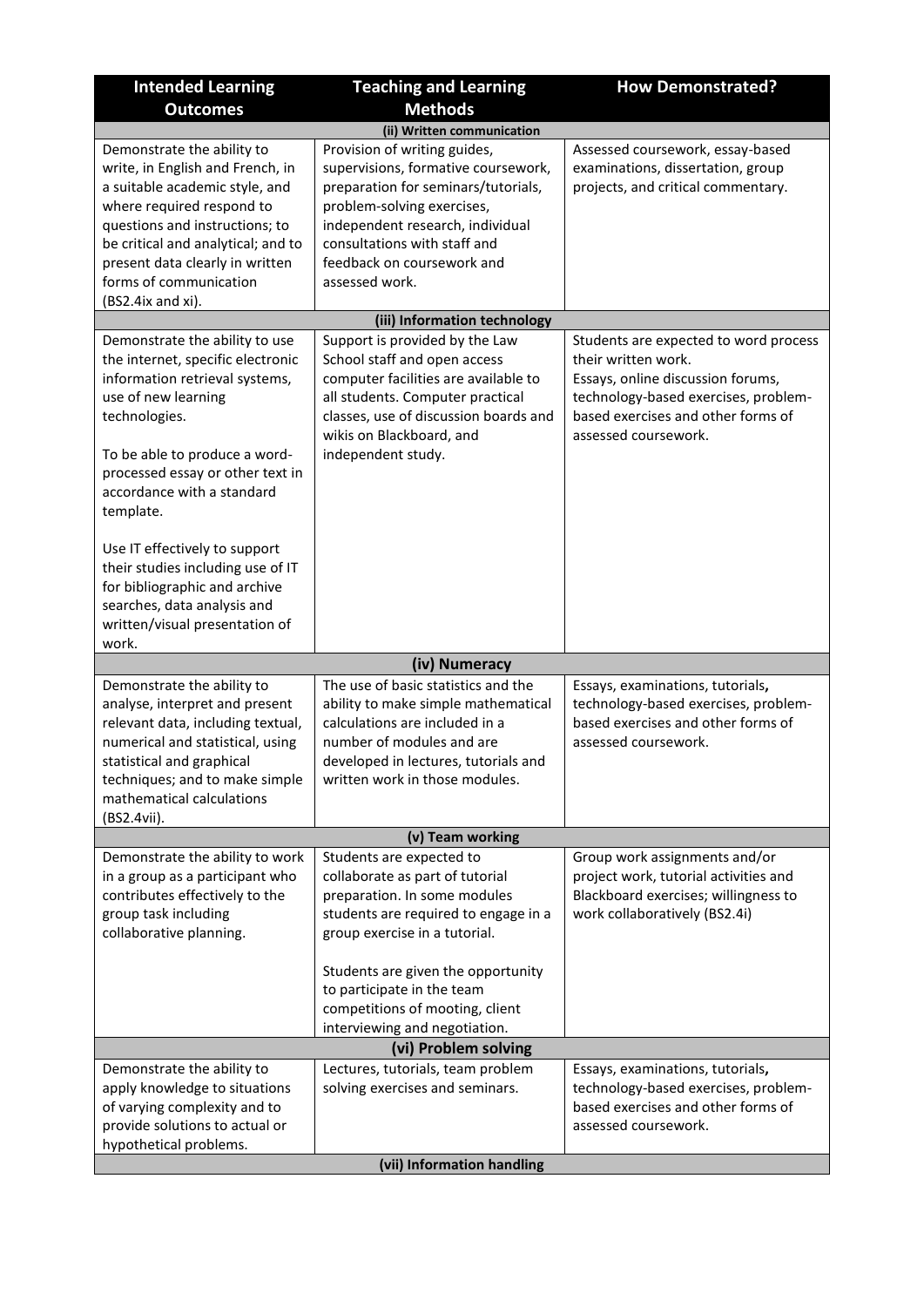| <b>Intended Learning</b>                                                                                                                                                                                                                                                                                                                                                                  | <b>Teaching and Learning</b>                                                                                                                                                                                                      | <b>How Demonstrated?</b>                                                                                                                                                                           |  |  |  |  |
|-------------------------------------------------------------------------------------------------------------------------------------------------------------------------------------------------------------------------------------------------------------------------------------------------------------------------------------------------------------------------------------------|-----------------------------------------------------------------------------------------------------------------------------------------------------------------------------------------------------------------------------------|----------------------------------------------------------------------------------------------------------------------------------------------------------------------------------------------------|--|--|--|--|
| <b>Outcomes</b>                                                                                                                                                                                                                                                                                                                                                                           | <b>Methods</b>                                                                                                                                                                                                                    |                                                                                                                                                                                                    |  |  |  |  |
| Demonstrate the ability,<br>through directed and<br>independent study, to gather<br>and deploy material.                                                                                                                                                                                                                                                                                  | Lectures, tutorials and seminars,<br>directed reading,                                                                                                                                                                            | Tutorials, seminars, coursework and<br>examinations.                                                                                                                                               |  |  |  |  |
|                                                                                                                                                                                                                                                                                                                                                                                           | (viii) Skills for lifelong learning                                                                                                                                                                                               |                                                                                                                                                                                                    |  |  |  |  |
| Demonstrate the ability to<br>reflect on their learning to<br>acknowledge and correct<br>errors, to identify gaps in own<br>knowledge, and to make<br>effective use of feedback.<br>(BS2.4xii).                                                                                                                                                                                           | Career advice, including on the legal<br>profession and postgraduate study.<br>Guidance through seminars,<br>consultations and structured<br>feedback sessions to assist planning<br>for personal and educational<br>development. | The progressive nature of modules<br>from year to year and the<br>corresponding assessment of them of<br>the course as a whole.<br>Successful completion of assessment<br>for each module studied. |  |  |  |  |
| The development of<br>transferable skills.                                                                                                                                                                                                                                                                                                                                                | Career development guidance from<br>the School's Careers Tutors,                                                                                                                                                                  | Graduate surveys.                                                                                                                                                                                  |  |  |  |  |
| The ability to plan and<br>undertake tasks in area of law<br>studied.                                                                                                                                                                                                                                                                                                                     | structured sessions with the Career<br>Development Service.                                                                                                                                                                       | Via the award of the Employability<br>Certificate (Leicester Award) or<br>through exercises in classes relating to<br>career planning, volunteering,                                               |  |  |  |  |
| Demonstrate the ability to<br>undertake independent<br>research; to demonstrate the<br>ability to show intellectual<br>independence through the<br>completion of tasks and the<br>analysing of questions; to<br>demonstrate the capacity for<br>time management; and to<br>demonstrate the capacity for<br>independent study, self-<br>organisation, and self-approval<br>(BS2.4i,ii,vi). | Provision of information and<br>guidance on OSCOLA referencing.<br>Comprehensive immersion in both<br>countries from a European<br>perspective.                                                                                   | interview techniques, CV writing,<br>preparing applications and marketing.<br>Completion of online Plagiarism<br>Tutorial.                                                                         |  |  |  |  |
| Demonstrate engagement with<br>own personal and professional<br>development and academic<br>integrity (BS2.4xii).<br>The ability to operate<br>successfully in a European<br>environment and to mediate<br>between cultures, thanks to<br>linguistic and cultural skills.                                                                                                                 |                                                                                                                                                                                                                                   |                                                                                                                                                                                                    |  |  |  |  |

### **10. Progression points:**

Students are required to complete 120 credits of taught modules delivered over two semesters each academic year (a total of 60 credits must be studied in each semester).

The rules governing progression are defined in **Senate Regulation 5:** Regulations governing undergraduate programmes of study. Legal foundation modules must be passed at 40%.

In cases where a student has failed to meet a requirement to progress he or she will be required to withdraw from the programme.

After successfully completing all 240 credits in Leicester students will transfer to Strasbourg for the third and fourth years of the programme. Leicester Final year students who have failed modules following the midsummer assessment period will be allowed to transfer to Strasbourg, but will be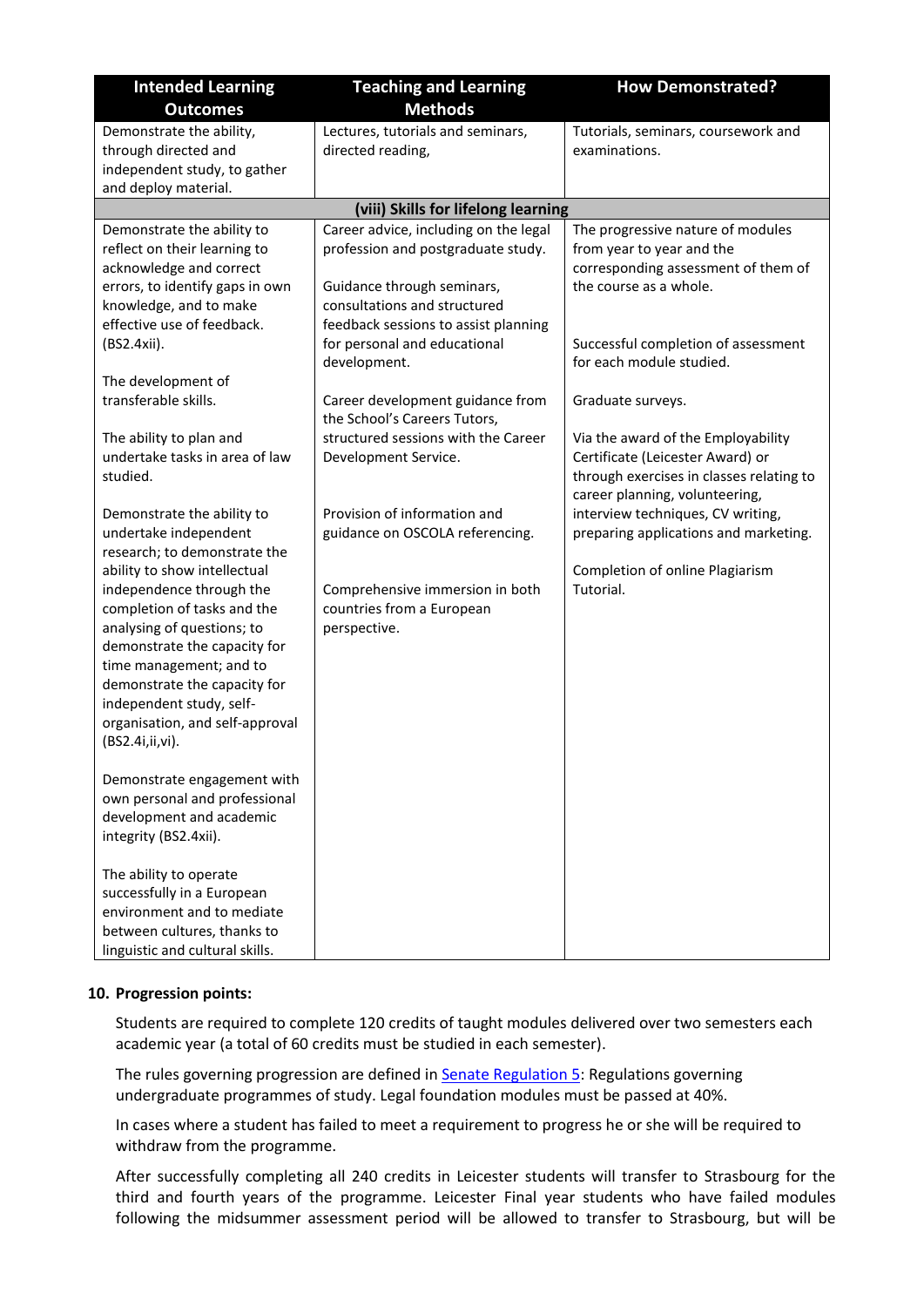required to resit the failed modules in the September. If, following the resit attempt, the student has more than 30 credits of failed modules he/she will be required to withdraw from Strasbourg and their studies will be terminated.

After successfully completing the two years in Leicester and the two years in Strasbourg, students will graduate with both the LLB and the French equivalent, the Maîtrise. Students must successfully complete all four years to be awarded the degrees.

In cases where a student has failed to meet a requirement to progress he or she will be required to withdraw from the course

### **Transfers from the degree of LLB/Maitrise in English and French Law**

Students who have passed first- or final-year examinations in Leicester for the LLB/Maîtrise in English and French Law may, in exceptional circumstances, on giving notice in writing to the School, not later than the beginning of the first semester of the next academic year, transfer to the second or final year of the LLB in Law at the University of Leicester, as appropriate.

Students who have failed first- or final-year examinations in Strasbourg for the LLB/Maîtrise in English and French Law may, in exceptional circumstances, on giving notice in writing to the School, transfer to the final year of the LLB in Law at the University of Leicester.

Students permitted under the paragraphs above to transfer from the LLB/Maîtrise in English and French Law to the LLB in Law will be subject to the scheme of assessment for that degree.

### **11. Scheme of Assessment**

This programme follows the standard scheme of award and classification set out in [Senate Regulation](https://eur03.safelinks.protection.outlook.com/?url=http%3A%2F%2Fwww2.le.ac.uk%2Foffices%2Fsas2%2Fregulations%2Fdocuments%2Fsenatereg5-undergraduates.pdf&data=02%7C01%7Ckm347%40leicester.ac.uk%7Cc35d8264a032488d8b8d08d735e46b95%7Caebecd6a31d44b0195ce8274afe853d9%7C0%7C0%7C637037127476896773&sdata=Scg%2FwW6wnsgfdwg1oJxylOVpJWmuW2u5GzVd4EGguPM%3D&reserved=0)  [5,](https://eur03.safelinks.protection.outlook.com/?url=http%3A%2F%2Fwww2.le.ac.uk%2Foffices%2Fsas2%2Fregulations%2Fdocuments%2Fsenatereg5-undergraduates.pdf&data=02%7C01%7Ckm347%40leicester.ac.uk%7Cc35d8264a032488d8b8d08d735e46b95%7Caebecd6a31d44b0195ce8274afe853d9%7C0%7C0%7C637037127476896773&sdata=Scg%2FwW6wnsgfdwg1oJxylOVpJWmuW2u5GzVd4EGguPM%3D&reserved=0) with one exception. The Quality and Standards Sub Committee has approved a dispensation from SR 5.32 for the purposes of this programme. Under this dispensation student are required to achieve 40% in modules to the value of 195 credits or greater.

### **12. Special features:**

Bilingual students are recruited in France and in England. The University of Leicester and Strasbourg have been collaborating for a number of years and have well-established links. The University of Strasbourg is well-recognised for its European law strength. At the end of the fourth year, students will have the opportunity to undertake work placements in one of the European institutions located in Strasbourg.

### **13. Indications of programme quality**

- Performance in the National Student Survey
- External examiners' reports
- Degree results and career destination statistics
- Annual Development Review reports
- **•** Periodic Development Review reports
- Peer review of teaching and peer review of marking exercises
- Student-Staff Committee feedback
- Module Feedback

### **14. External Examiners**

The details of the External Examiner(s) for this programme and the most recent External Examiners' reports can be foun[d here.](https://exampapers.le.ac.uk/xmlui/handle/123456789/8)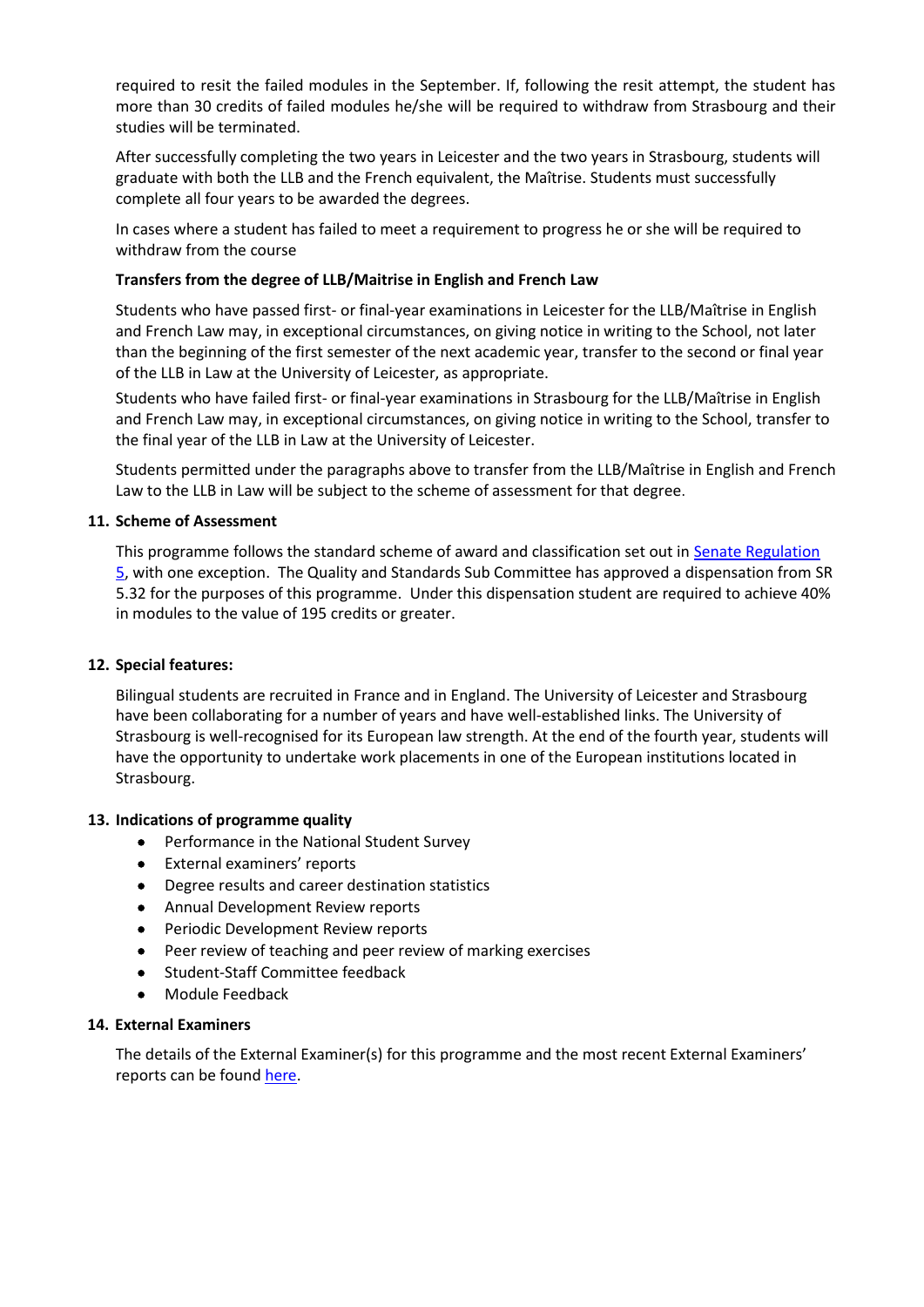### **LLB/MAITRISE IN ENGLISH LAW AND FRENCH LAW**

## **Appendix 1: Programme structure** (programme regulations)

#### **FIRST YEAR MODULES**

#### **SEMESTER 1**

|        |                                       | <b>Credits</b> |  |
|--------|---------------------------------------|----------------|--|
| LW1171 | Analysing the English Legal System    | 15             |  |
|        | <b>YEAR LONG</b>                      |                |  |
|        |                                       |                |  |
| LW1120 | Constitutional and Administrative Law | 30             |  |
| LW1130 | Contract Law                          | 30             |  |
| LW1150 | The Law of Tort                       | 30             |  |
|        |                                       |                |  |
|        | <b>SEMESTER 2</b>                     |                |  |
| LW1172 | Law, Justice and Society              | 15             |  |
|        |                                       | Total<br>120   |  |

### **UNIVERSITY OF LEICESTER**

### **SECOND YEAR MODULES**

|        |                            |       | <b>Credits</b> |
|--------|----------------------------|-------|----------------|
| LW2240 | EU Law                     |       | 30             |
| LW2220 | Criminal Law               |       | 30             |
| LW2390 | Land Law                   |       | 30             |
| LW3370 | <b>Equity and Trusts</b>   |       | 30             |
| LW3440 | <b>Maitrise Conversion</b> |       | 0              |
|        |                            | Total | 120            |

## **UNIVERSITE DE STRASBOURG**

| <b>THIRD YEAR MODULES</b> |                                                                                                                                                                                                                                            |                       |
|---------------------------|--------------------------------------------------------------------------------------------------------------------------------------------------------------------------------------------------------------------------------------------|-----------------------|
|                           | <b>SEMESTER 1</b>                                                                                                                                                                                                                          | <b>Credits (ECTS)</b> |
| U.E.1.1                   | Droit des obligations I<br>Plus one class out of a choice of:<br>Droit administratif I<br>Droit des sociétiés I<br>Droit des biens                                                                                                         | 12                    |
| U.E.1.2                   | Two classes out of a choice of:<br>Droit administrative I (compulsory if not chosen in<br>U.E.1.1)<br>Droit des sociétés I<br>Droit des biens<br>Droit de la responsabilité administratif<br>Economie Politique<br>Droit constitutionnel I | 10                    |
| U.E.1.3                   | Two classes out of a choice of:<br>Droit international public général<br>Procédure pénale<br>Libertés publiques<br>Relations individuelles du travail<br>Droit des biens                                                                   | 8                     |
|                           | Semester total                                                                                                                                                                                                                             | 30 ECTS               |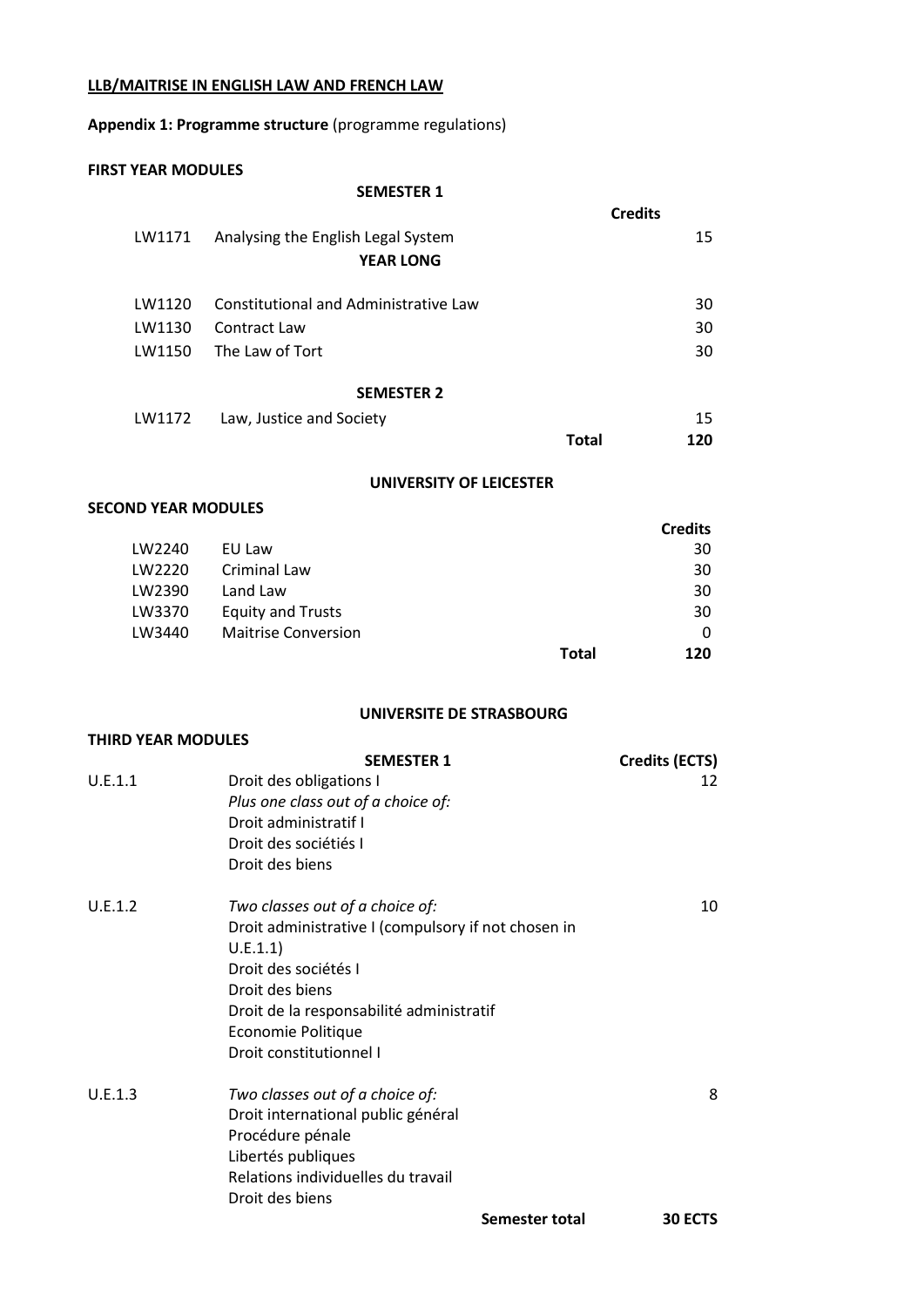|         | <b>SEMESTER 2</b>                               |                |         |
|---------|-------------------------------------------------|----------------|---------|
| U.E.2.1 | Droit des obligations II                        |                | 12      |
|         | Plus one class out of a choice of:              |                |         |
|         | Droit administratif II                          |                |         |
|         | Droit des sociétés II                           |                |         |
|         | Droit des sûretés                               |                |         |
| U.E.2.2 | Two classes out of a choice of:                 |                | 10      |
|         | Droit administratif II*                         |                |         |
|         | Droit des sociétés II*                          |                |         |
|         | Droit des sûretés*                              |                |         |
|         | Droit administratif des biens et de la fonction |                |         |
|         | publique                                        |                |         |
|         | Droit fiscal                                    |                |         |
|         | *if not chosen in U.E.2.1                       |                |         |
| U.E.2.3 | Two classes out of a choice of:                 |                | 8       |
|         | Droit pénal                                     |                |         |
|         | Procédure civile                                |                |         |
|         | Droit international public II                   |                |         |
|         | Philosophie du droit                            |                |         |
|         | Comptabilité                                    |                |         |
|         | Contrats spéciaux                               |                |         |
|         | Relations collectives du travail                |                |         |
|         |                                                 | Semester total | 30 ECTS |
|         |                                                 |                |         |

### **UNIVERSITE DE STRASBOURG**

The fourth year is divided into a core syllabus and a choice of one of five pathways:

- Droit public et droit privé
- Droit privé
- Droit public
- Droit international et européen
- Droit des affaires

1- DOMINANTE : DROIT PUBLIC ET PRIVE

| Enseignements de la 1ère année de MASTER (M 1) |                                                                                                                                                |                                          |                                                  |
|------------------------------------------------|------------------------------------------------------------------------------------------------------------------------------------------------|------------------------------------------|--------------------------------------------------|
|                                                | Droit public et droit privé - 1 <sup>er</sup> semestre                                                                                         |                                          |                                                  |
|                                                | <b>UE Fondamental 1</b>                                                                                                                        | 12 ECTS                                  | COEF <sub>3</sub>                                |
|                                                | L'étudiant choisit deux matières $CM + TD$ parmi :<br>Droit civil (régimes matrimoniaux)<br>Droit commercial approfondi 1                      | 32 h CM<br>32 h CM                       | 13,5 h TD<br>13,5 h TD                           |
| S <sub>1</sub>                                 | Droit du contentieux constitutionnel<br>Droit économique de l'Union Européenne 1<br>Droit international privé 1<br>Droit public des affaires 1 | 32 h CM<br>32 h CM<br>32 h CM<br>32 h CM | 13,5 h TD<br>13,5 h TD<br>13,5 h TD<br>13,5 h TD |
|                                                | Droit de la protection sociale fondamental<br>Droit pénal spécial                                                                              | 32 h CM<br>32 h CM                       | 13,5 h TD<br>13,5 h TD                           |
|                                                | <b>UE Langue 1</b>                                                                                                                             | 3 ECTS                                   | <b>COEF1</b>                                     |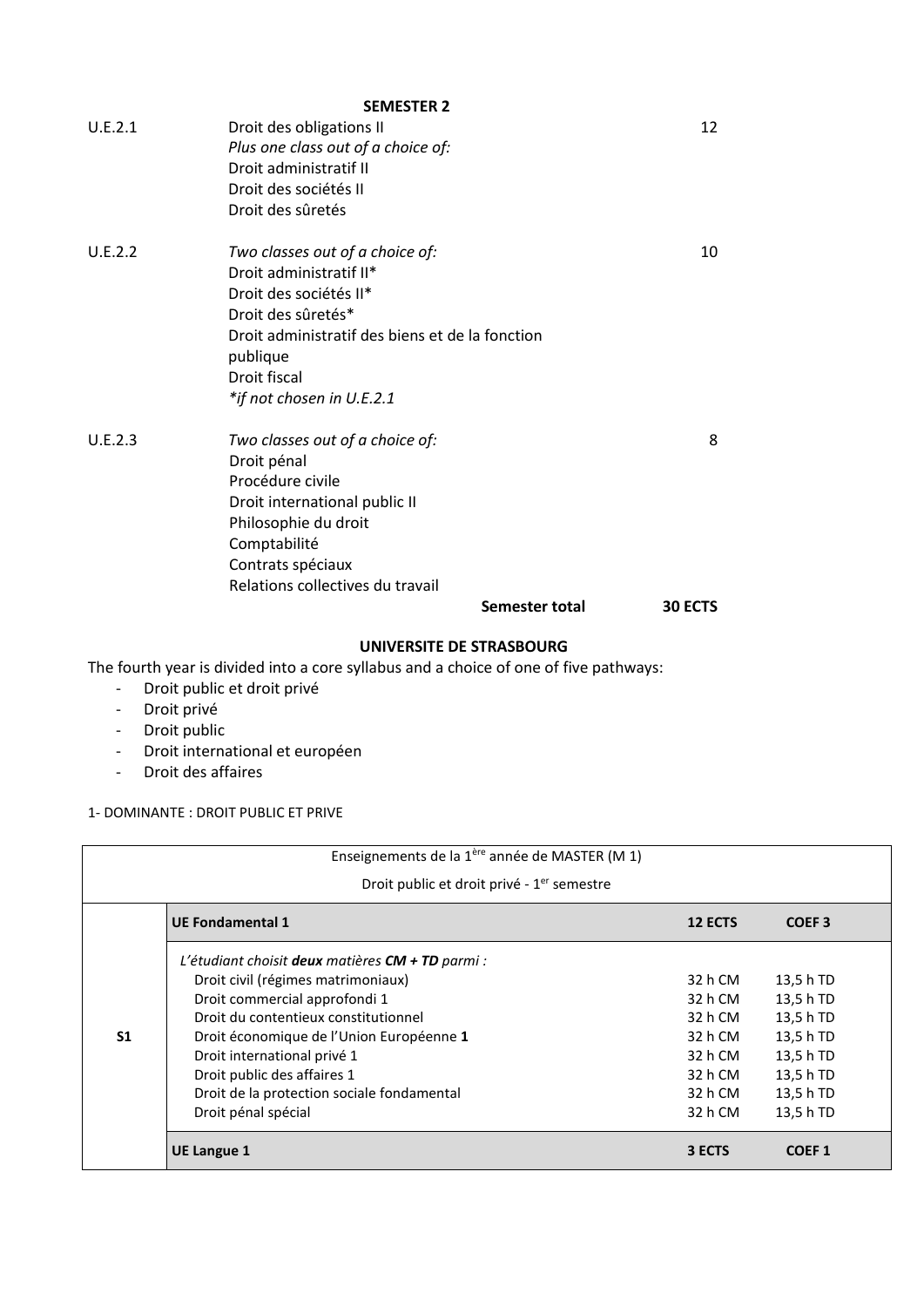| DU Terminologie juridique anglaise              | 32 h CM                     |
|-------------------------------------------------|-----------------------------|
| UE A 1 Droit public et droit privé approfondi 1 | COEF <sub>3</sub><br>9 ECTS |
| L'étudiant choisit trois matières parmi :       |                             |
| Contentieux de l'Union Européenne               | 32 h CM                     |
| Droit alsacien mosellan                         | 32 h CM                     |
| Droit comparé                                   | 32 h CM                     |
| Droit de la construction                        | 32 h CM                     |
| Droit de l'urbanisme                            | 32 h CM                     |
| Droit du travail européen et international      | 32 h CM                     |
| Droit pénal spécial*                            | 32 h CM                     |
| Droit et libertés fondamentaux approfondis      | 32 h CM                     |
| Histoire des idées politiques 1                 | 32 h CM                     |
| Procédures fiscales                             | 32 h CM                     |
| Propriété intellectuelle                        | 32 h CM                     |
| Droit des transports                            | 32 h CM                     |
| Théorie générale de l'Etat                      | 32 h CM                     |
| UE Enseignements d'ouverture 1                  | <b>6 ECTSCOEF 2</b>         |

\*Le cours de droit pénal spécial ne peut être choisi qu'une seule fois (UEF1 ou UEA1).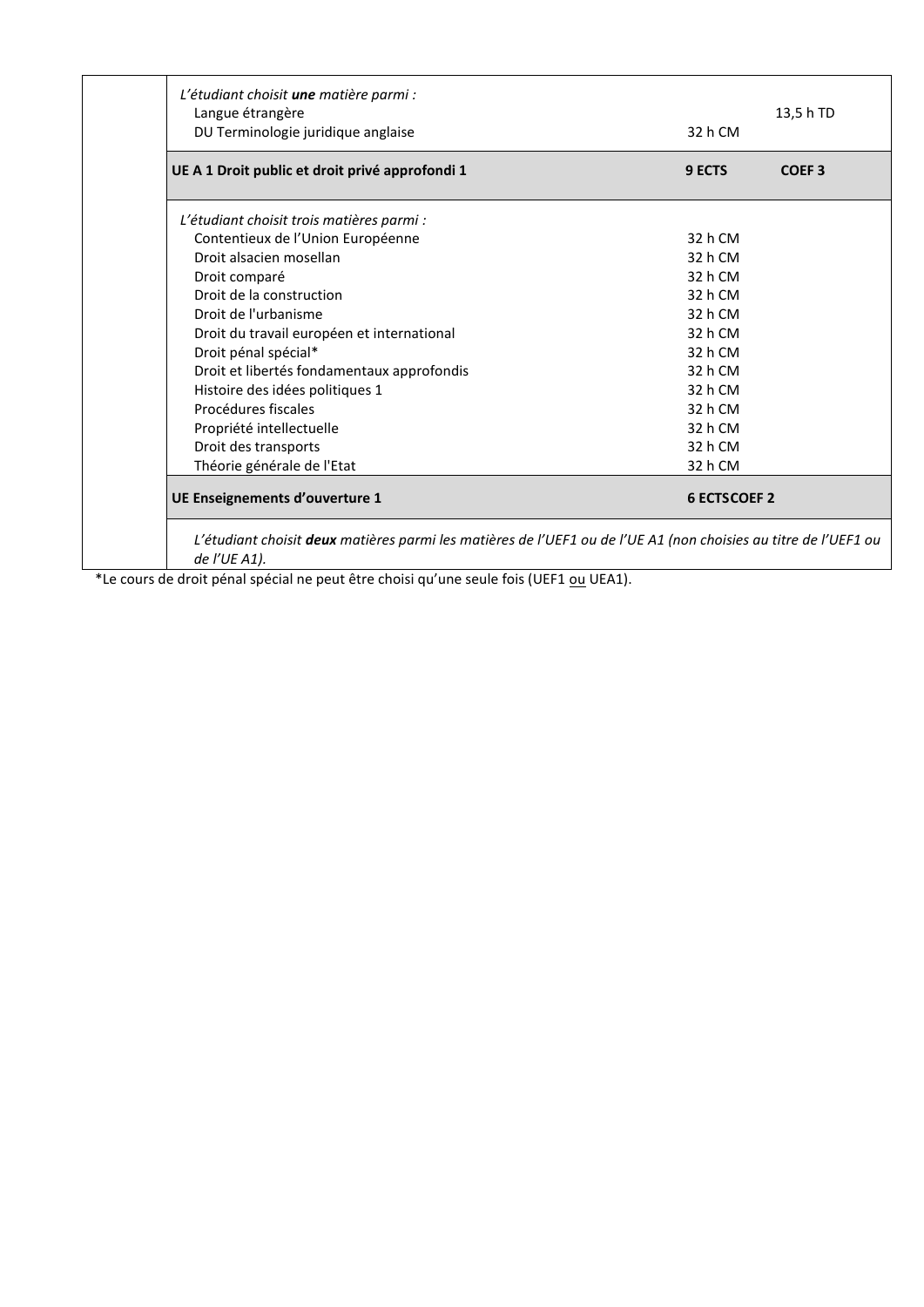# Enseignements de la 1ère année de MASTER (M 1)

### Droit public et droit privé

#### 2 ème semestre

|                                                            | 12 ECTS             | <b>COEF3</b>      |
|------------------------------------------------------------|---------------------|-------------------|
| L'étudiant choisit deux matières CM +TD parmi :            |                     |                   |
| Contentieux administratif                                  | 32 h CM             | 13,5 h TD         |
| Droit civil (successions et libéralités)                   | 32 h CM             | 13,5 h TD         |
| Droit commercial approfondi 2                              | 32 h CM             | 13,5 h TD         |
| Droit économique de l'Union Européenne 2                   | 32 h CM             | 13,5 h TD         |
| Droit international privé 2                                | 32 h CM             | 13,5 h TD         |
| Droit public des affaires 2                                | 32 h CM             | 13,5 h TD         |
| Ingénierie des relations du travail                        | 32 h CM             | 13,5 h TD         |
| Droit pénal des affaires                                   | 32 h CM             | 13,5 h TD         |
| <b>UE Langue 2</b>                                         | 3 ECTS              | COEF <sub>1</sub> |
| L'étudiant choisit une matière parmi :                     |                     |                   |
| Langue étrangère                                           |                     | 13,5 h TD         |
| DU Terminologie juridique anglaise                         | 32 h CM             |                   |
| UEA2                                                       |                     |                   |
| Droit public et droit privé approfondi 2                   | <b>9 ECTSCOEF 3</b> |                   |
| L'étudiant choisit trois matières parmi :                  |                     |                   |
| Droit de l'environnement et de l'aménagement du territoire | 32 h CM             |                   |
| Droit de la santé                                          | 32 h CM             |                   |
| Droit des marchés publics                                  | 32 h CM             |                   |
| Droit pénal des affaires*                                  | 32 h CM             |                   |
| Droit pénal international                                  | 32 h CM             |                   |
|                                                            | 32 h CM             |                   |
| Entreprises et risques sociaux                             | 32 h CM             |                   |
| Droits de l'Homme                                          |                     |                   |
| Fiscalité personnelle et internationale                    | 32 h CM             |                   |
| Histoire des idées politiques 2                            | 32 h CM             |                   |
| Histoire du droit de la famille                            | 32 h CM             |                   |
| Techniques contractuelles                                  | 32 h CM             |                   |
| Théorie du droit                                           | 32 h CM             |                   |
| Procédures civiles d'exécution                             | 32 h CM             |                   |
| Approche du développement durable                          | 32 h CM             |                   |

\*Le cours de droit pénal des affaires ne peut être choisi qu'une seule fois (UEF2 ou UEA2).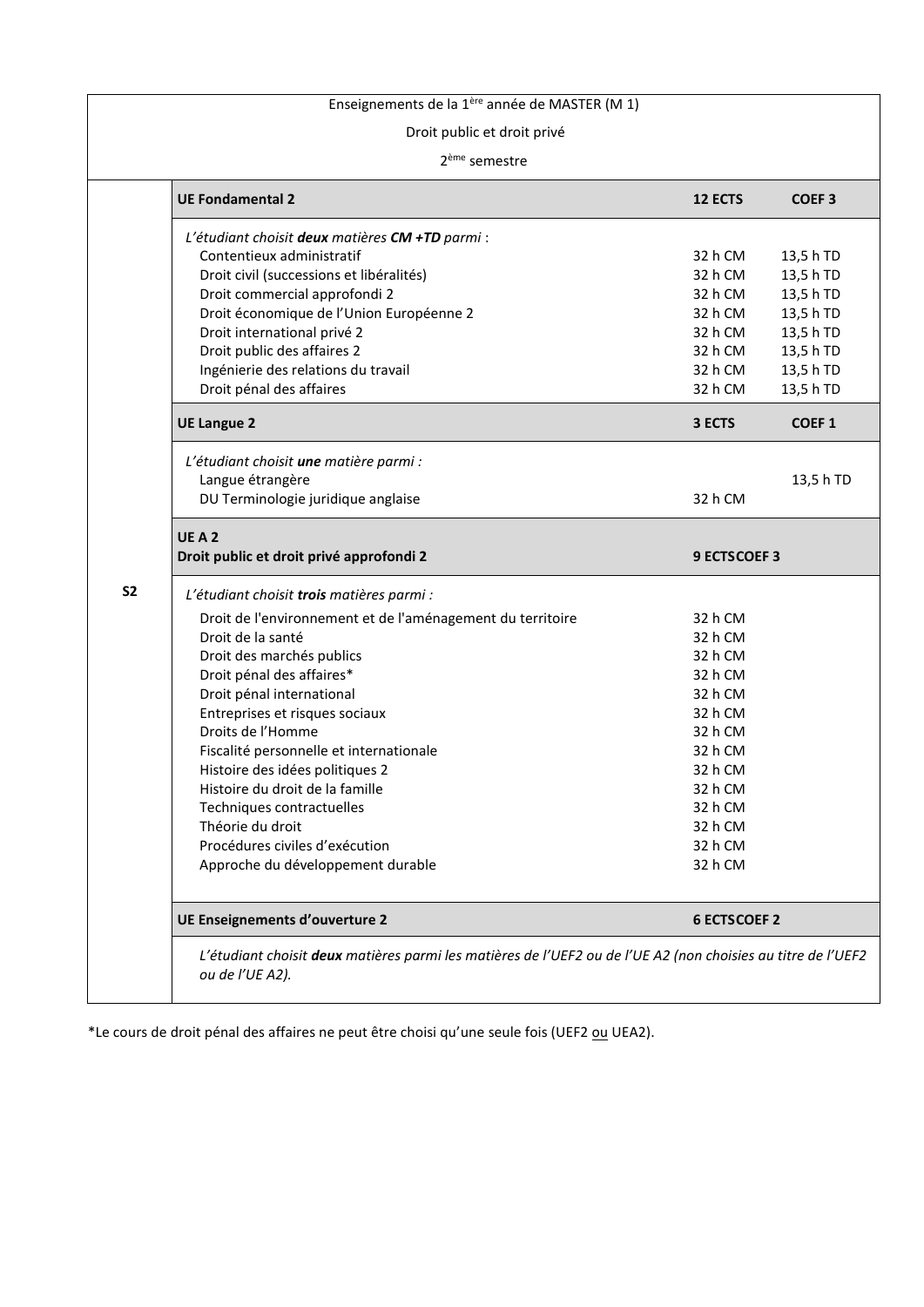## 2- DOMINANTE : DROIT PRIVE

| Enseignements de la 1ère année de MASTER (M 1) |                                                                                                                                                                                                                                                                                                                                                                                                                                                                        |                                                                                                                                             |                                                               |  |
|------------------------------------------------|------------------------------------------------------------------------------------------------------------------------------------------------------------------------------------------------------------------------------------------------------------------------------------------------------------------------------------------------------------------------------------------------------------------------------------------------------------------------|---------------------------------------------------------------------------------------------------------------------------------------------|---------------------------------------------------------------|--|
| Droit privé                                    |                                                                                                                                                                                                                                                                                                                                                                                                                                                                        |                                                                                                                                             |                                                               |  |
|                                                | $1er$ semestre                                                                                                                                                                                                                                                                                                                                                                                                                                                         |                                                                                                                                             |                                                               |  |
|                                                | <b>UE Fondamental 1</b>                                                                                                                                                                                                                                                                                                                                                                                                                                                | <b>12 ECTS</b>                                                                                                                              | <b>COEF3</b>                                                  |  |
|                                                | L'étudiant choisit deux matières CM + TD parmi :<br>Droit civil (régimes matrimoniaux)<br>Droit commercial approfondi 1<br>Droit international privé 1<br>Droit de la protection sociale fondamental<br>Droit pénal spécial                                                                                                                                                                                                                                            | 32 h CM<br>32 h CM<br>32 h CM<br>32 h CM<br>32 h CM                                                                                         | 13,5 h TD<br>13,5 h TD<br>13,5 h TD<br>13,5 h TD<br>13,5 h TD |  |
|                                                | <b>UE Langue1</b>                                                                                                                                                                                                                                                                                                                                                                                                                                                      | 3 ECTS                                                                                                                                      | <b>COEF1</b>                                                  |  |
|                                                | L'étudiant choisit une matière parmi :<br>Langue étrangère<br>DU Terminologie juridique anglaise                                                                                                                                                                                                                                                                                                                                                                       | 32 h CM                                                                                                                                     | 13,5 h TD                                                     |  |
|                                                | UEA1<br>Droit Privé approfondi 1                                                                                                                                                                                                                                                                                                                                                                                                                                       | 9 ECTS                                                                                                                                      | <b>COEF3</b>                                                  |  |
| S <sub>1</sub>                                 | L'étudiant choisit trois matières :<br>Droit comparé<br>Droit de la construction<br>Droit de la distribution<br>Droit international privé des affaires<br>Droit pénal spécial*<br>Propriété intellectuelle<br>Droit approfondi des sociétés et droit boursier<br>Droit alsacien mosellan<br>Histoire des idées politiques 1<br>Droit du travail européen et international<br>Procédures fiscales<br>Droit de l'urbanisme<br>Droit et libertés fondamentaux approfondis | 32 h CM<br>32 h CM<br>32 h CM<br>32 h CM<br>32 h CM<br>32 h CM<br>32 h CM<br>32 h CM<br>32 h CM<br>32 h CM<br>32 h CM<br>32 h CM<br>32 h CM |                                                               |  |
|                                                | UE Enseignements d'ouverture 1                                                                                                                                                                                                                                                                                                                                                                                                                                         | <b>6 ECTSCOEF 2</b>                                                                                                                         |                                                               |  |
|                                                | L'étudiant choisit deux matières parmi les matières de l'UEF1 ou de l'UE A1 (non choisies au titre de l'UEF1<br>ou de l'UE A1).                                                                                                                                                                                                                                                                                                                                        |                                                                                                                                             |                                                               |  |

\*Le cours de droit pénal spécial ne peut être choisi qu'une seule fois (UEF1 ou UEA1).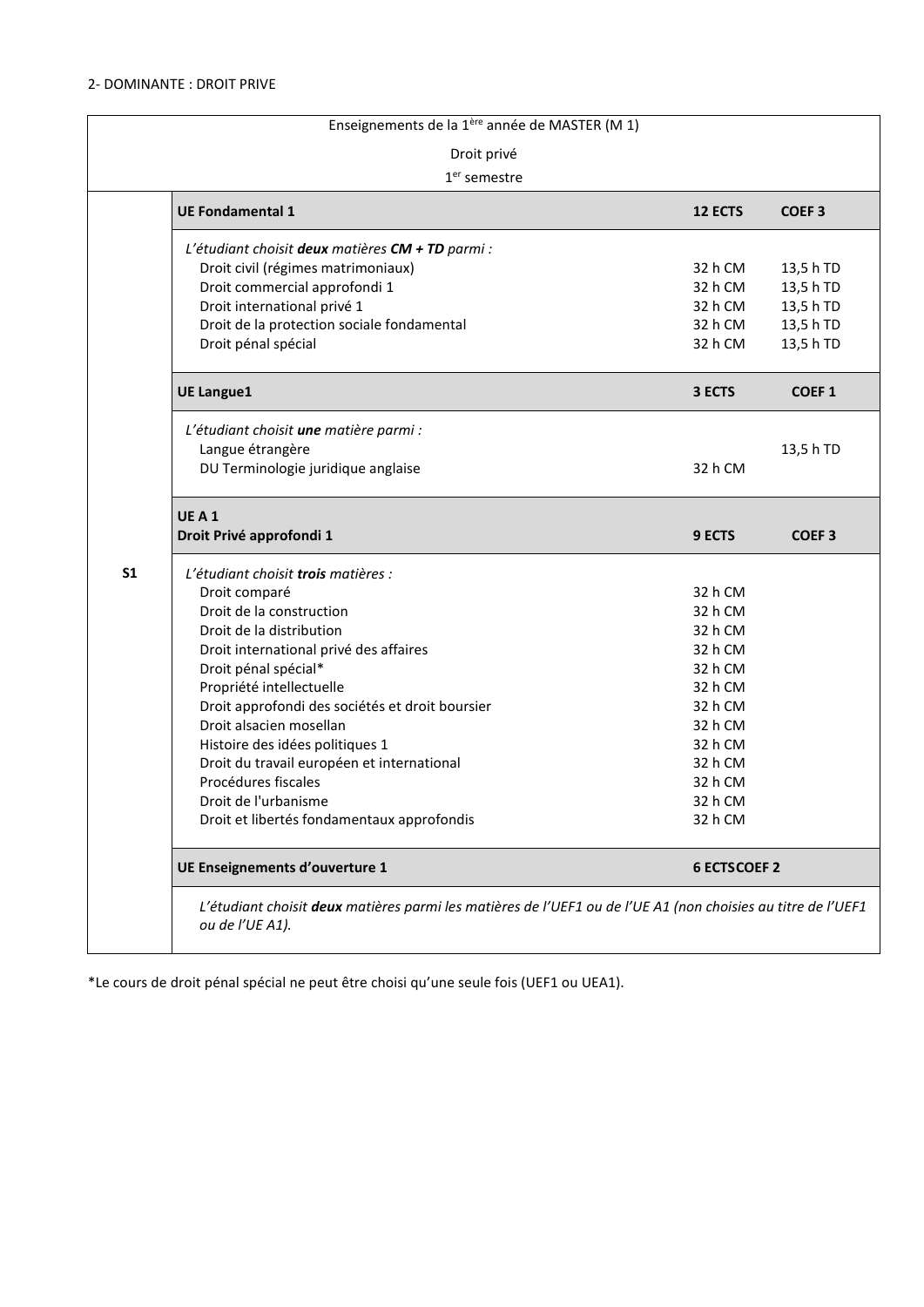|                | Enseignements de la 1ère année de MASTER (M 1)                                                                                  |                                          |                                                  |
|----------------|---------------------------------------------------------------------------------------------------------------------------------|------------------------------------------|--------------------------------------------------|
|                | Droit privé                                                                                                                     |                                          |                                                  |
|                | 2 <sup>ème</sup> semestre                                                                                                       |                                          |                                                  |
|                | <b>UE Fondamental 2</b>                                                                                                         | 12 ECTS                                  | <b>COEF3</b>                                     |
|                | L'étudiant choisit deux matières CM + TD parmi :<br>Droit civil (successions et libéralités)<br>Droit commercial approfondi 2   | 32 h CM                                  | 13,5 h TD                                        |
|                | Droit international privé 2<br>Ingénierie des relations du travail<br>Droit pénal des affaires                                  | 32 h CM<br>32 h CM<br>32 h CM<br>32 h CM | 13,5 h TD<br>13,5 h TD<br>13,5 h TD<br>13,5 h TD |
|                |                                                                                                                                 |                                          |                                                  |
|                | <b>UE Langue 2</b>                                                                                                              | 3 ECTS                                   | <b>COEF1</b>                                     |
|                | L'étudiant choisit une matière parmi :<br>Langue étrangère<br>DU Terminologie juridique anglaise                                | 32 h CM                                  | 13,5 h TD                                        |
|                |                                                                                                                                 |                                          |                                                  |
|                | UEA2<br>Droit privé approfondi 2                                                                                                | <b>9 ECTSCOEF 3</b>                      |                                                  |
| S <sub>2</sub> | L'étudiant choisit trois matières :                                                                                             |                                          |                                                  |
|                | Droit de l'environnement et de l'aménagement du territoire<br>Droit interne de la concurrence                                   | 32 h CM<br>32 h CM                       |                                                  |
|                | Droit de la santé                                                                                                               | 32 h CM                                  |                                                  |
|                | Droit pénal des affaires*                                                                                                       | 32 h CM                                  |                                                  |
|                | Droit pénal international                                                                                                       | 32 h CM                                  |                                                  |
|                | Histoire du droit de la famille                                                                                                 | 32 h CM                                  |                                                  |
|                | Techniques contractuelles                                                                                                       | 32 h CM                                  |                                                  |
|                | Théorie du droit                                                                                                                | 32 h CM                                  |                                                  |
|                | Procédures civiles d'exécution                                                                                                  | 32 h CM                                  |                                                  |
|                | Droits de l'Homme                                                                                                               | 32 h CM                                  |                                                  |
|                | Fiscalité personnelle et internationale                                                                                         | 32 h CM                                  |                                                  |
|                | Entreprises et risques sociaux                                                                                                  | 32 h CM                                  |                                                  |
|                | Droits international économique                                                                                                 | 32 h CM                                  |                                                  |
|                | Droit des assurances                                                                                                            | 32 h CM                                  |                                                  |
|                | UE Enseignements d'ouverture 2                                                                                                  | <b>6 ECTSCOEF 2</b>                      |                                                  |
|                | L'étudiant choisit deux matières parmi les matières de l'UEF2 ou de l'UE A2 (non choisies au titre de l'UEF2<br>ou de l'UE A2). |                                          |                                                  |

\*Le cours de droit pénal des affaires ne peut être choisi qu'une seule fois (UEF2 *ou* UEA2).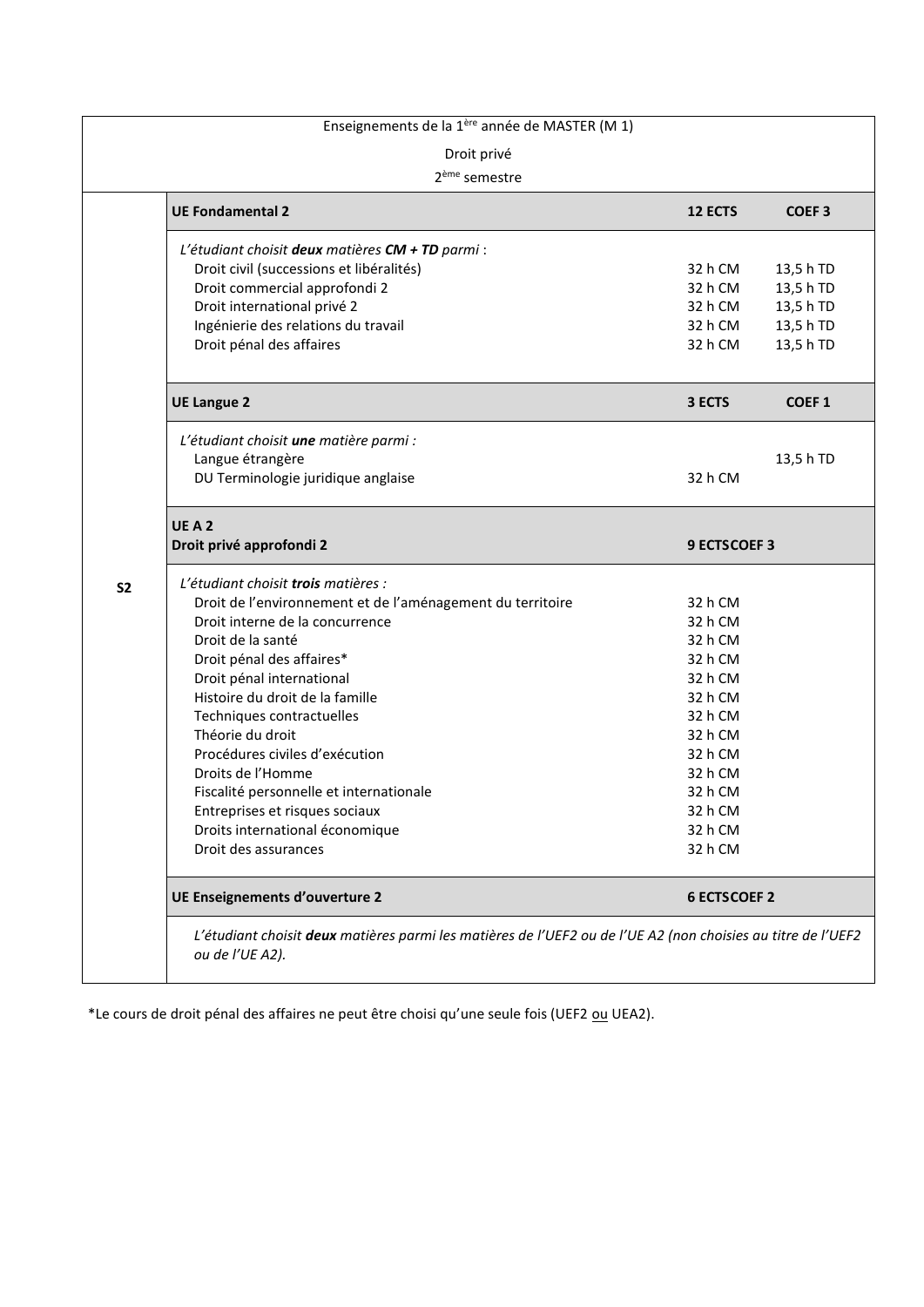|                | Enseignements de la 1ère année de MASTER (M 1)                                                                                  |                     |                        |
|----------------|---------------------------------------------------------------------------------------------------------------------------------|---------------------|------------------------|
|                | Mention : Droit public                                                                                                          |                     |                        |
|                | $1er$ semestre                                                                                                                  |                     |                        |
|                | <b>UE Fondamental 1</b>                                                                                                         | <b>12 ECTS</b>      | <b>COEF3</b>           |
|                | L'étudiant choisit deux matières CM + TD parmi :<br>Droit du contentieux constitutionnel                                        | 32 h CM             | 13,5 h TD              |
|                | Droit économique de l'Union Européenne 1<br>Droit public des affaires 1                                                         | 32 h CM<br>32 h CM  | 13,5 h TD<br>12,5 h TD |
|                | <b>UE Langue 1</b>                                                                                                              | 3 ECTS              | <b>COEF1</b>           |
|                | L'étudiant choisit une matière parmi :<br>Langue étrangère<br>DU Terminologie juridique anglaise                                | 32 h CM             | 13,5 h TD              |
|                | UEA1<br>Droit public approfondi 1                                                                                               | 9 ECTS COEF 3       |                        |
| S <sub>1</sub> | L'étudiant choisit trois matières :<br>Contentieux de l'Union Européenne                                                        | 32 h CM             |                        |
|                | Droit de la construction                                                                                                        | 32 h CM             |                        |
|                | Droit de l'urbanisme                                                                                                            | 32 h CM             |                        |
|                | Droit et libertés fondamentaux approfondis                                                                                      | 32 h CM             |                        |
|                | Histoire des idées politiques 1                                                                                                 | 32 h CM             |                        |
|                | Procédures fiscales                                                                                                             | 32 h CM             |                        |
|                | Théorie générale de l'Etat                                                                                                      | 32 h CM             |                        |
|                | Droit comparé<br>Droit des transports                                                                                           | 32 h CM<br>32 h CM  |                        |
|                | Droit pénal spécial                                                                                                             | 32 h CM             |                        |
|                | Economie de la concurrence                                                                                                      | 32 h CM             |                        |
|                | UE Enseignements d'ouverture 1                                                                                                  | <b>6 ECTSCOEF 2</b> |                        |
|                | L'étudiant choisit deux matières parmi les matières de l'UEF1 ou de l'UE A1 (non choisies au titre de l'UEF1<br>ou de l'UE A1). |                     |                        |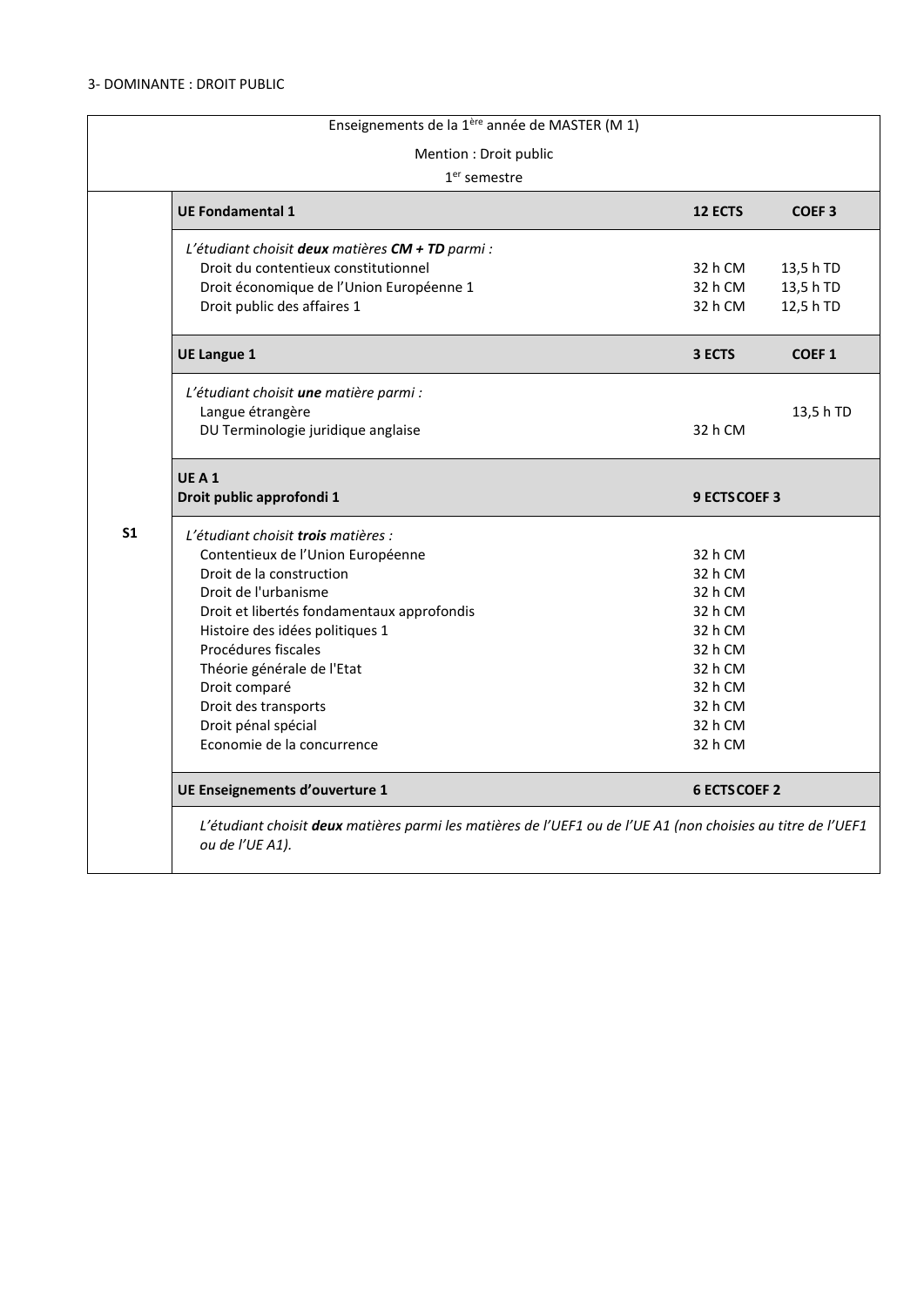|                | Enseignements de la 1ère année de MASTER (M 1)<br>Droit public |                |                   |
|----------------|----------------------------------------------------------------|----------------|-------------------|
|                | 2 <sup>ème</sup> semestre                                      |                |                   |
|                | <b>UE Fondamental 2</b>                                        | <b>12 ECTS</b> | <b>COEF3</b>      |
|                | L'étudiant choisit deux matières CM + TD parmi :               |                |                   |
|                | Contentieux administratif                                      | 32 h CM        | 13,5 h TD         |
|                | Droit économique de l'Union Européenne 2                       | 32 h CM        | 13,5 h TD         |
|                | Droit public des affaires 2                                    | 32 h CM        | 13,5 h TD         |
|                | <b>UE Langue 2</b>                                             | 3 ECTS         | COEF <sub>1</sub> |
|                | L'étudiant choisit une matière parmi :                         |                |                   |
|                | Langue étrangère                                               |                | 13,5 h TD         |
|                | DU Terminologie juridique anglaise                             | 32 h CM        |                   |
|                |                                                                |                |                   |
|                | UE A <sub>2</sub>                                              |                |                   |
|                | Droit public approfondi 2                                      | <b>9 ECTS</b>  | <b>COEF3</b>      |
| S <sub>2</sub> | L'étudiant choisit <b>trois</b> matières :                     |                |                   |
|                | Droit des marchés publics                                      | 32 h CM        |                   |
|                | Droit de l'environnement et de l'aménagement du territoire     | 32 h CM        |                   |
|                | Droits de l'Homme                                              | 32 h CM        |                   |
|                | Histoire des idées politiques 2                                | 32 h CM        |                   |
|                | Droit pénal international                                      | 32 h CM        |                   |
|                | Théorie du droit                                               | 32 h CM        |                   |
|                | Droit de la concurrence de l'Union Européenne                  | 32 h CM        |                   |
|                | Droit de la santé                                              | 32 h CM        |                   |
|                | Fiscalité personnelle et internationale                        | 32 h CM        |                   |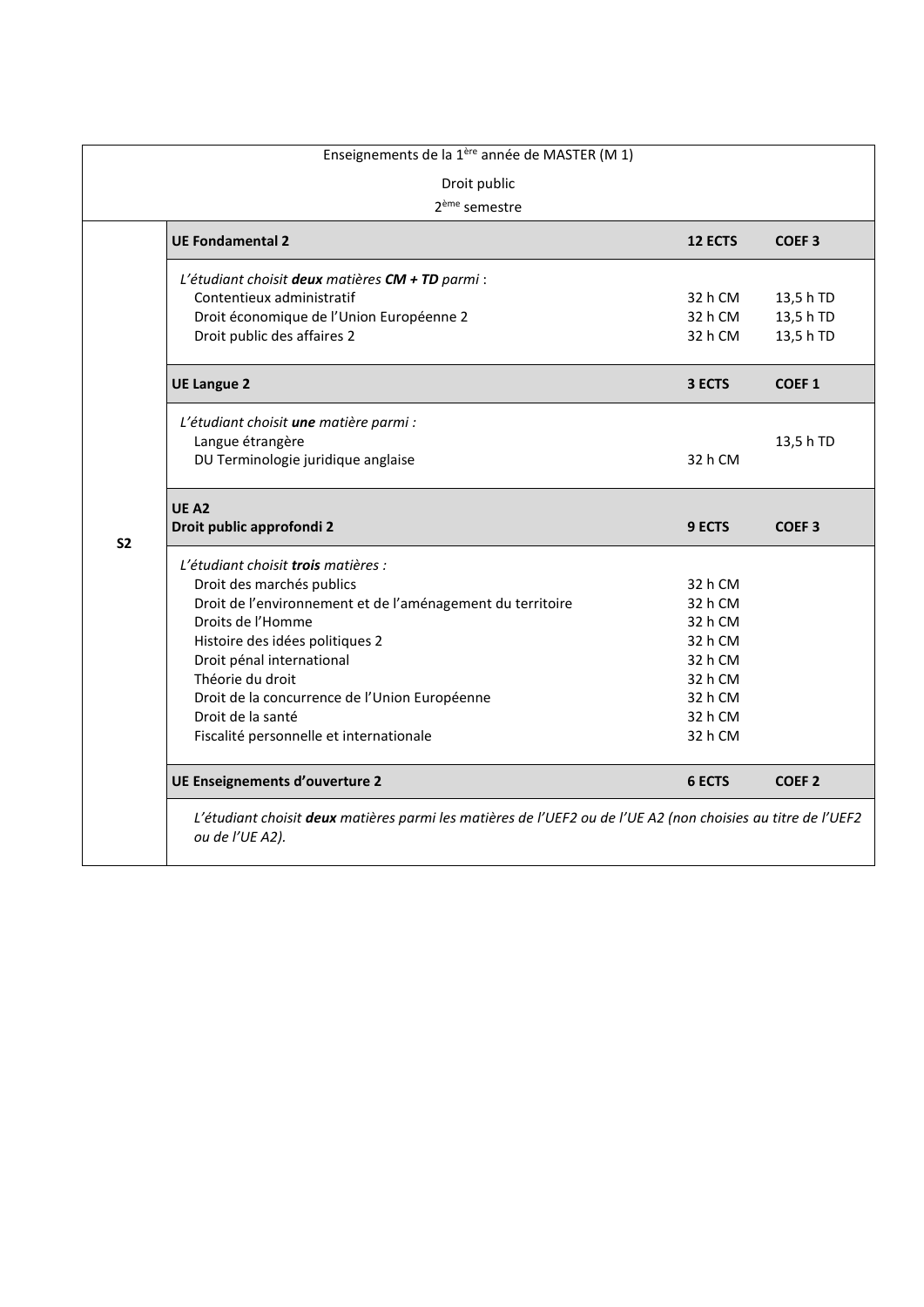|                | Enseignements de la 1ère année de MASTER (M 1)   |                |                   |
|----------------|--------------------------------------------------|----------------|-------------------|
|                | Mention : Droit international et européen        |                |                   |
|                | $1er$ semestre                                   |                |                   |
|                | <b>UE Fondamental 1</b>                          | <b>12 ECTS</b> | COEF <sub>3</sub> |
|                | L'étudiant choisit deux matières CM + TD parmi : |                |                   |
|                | Droit économique de l'Union Européenne 1         | 32 h CM        | 13,5 h TD         |
|                | Droit international privé 1                      | 32 h CM        | 13,5 h TD         |
|                | Droit public des affaires 1                      | 32 h CM        | 13,5 h TD         |
|                | <b>UE Langue 1</b>                               | 3 ECTS         | <b>COEF1</b>      |
|                | L'étudiant choisit une matière parmi :           |                |                   |
|                | Langue étrangère                                 |                | 13,5 h TD         |
|                | DU Terminologie juridique anglaise               | 32 h CM        |                   |
|                | UEA1                                             |                |                   |
|                | Droit international et européen approfondi 1     | <b>9 ECTS</b>  | <b>COEF3</b>      |
|                | L'étudiant choisit trois matières :              |                |                   |
| S <sub>1</sub> | Contentieux de l'Union Européenne                | 32 h CM        |                   |
|                | Droit comparé                                    | 32 h CM        |                   |
|                | Droit international privé des affaires           | 32 h CM        |                   |
|                | Théorie générale de l'Etat                       | 32 h CM        |                   |
|                | Droit du travail européen et international       | 32 h CM        |                   |
|                | Droit pénal spécial                              | 32 h CM        |                   |
|                | Droit et libertés fondamentaux approfondis       | 32 h CM        |                   |
|                | Droit des transports                             | 32 h CM        |                   |
|                | Economie de la concurrence                       | 32 h CM        |                   |
|                | Gestion des entreprises                          | 32 h CM        |                   |
|                | Propriété intellectuelle                         | 32 h CM        |                   |
|                | Droit du contentieux constitutionnel             | 32 h CM        |                   |
|                | Droit de la protection sociale fondamental       | 32 h CM        |                   |
|                | UE Enseignements d'ouverture 1                   | <b>6 ECTS</b>  | COEF <sub>2</sub> |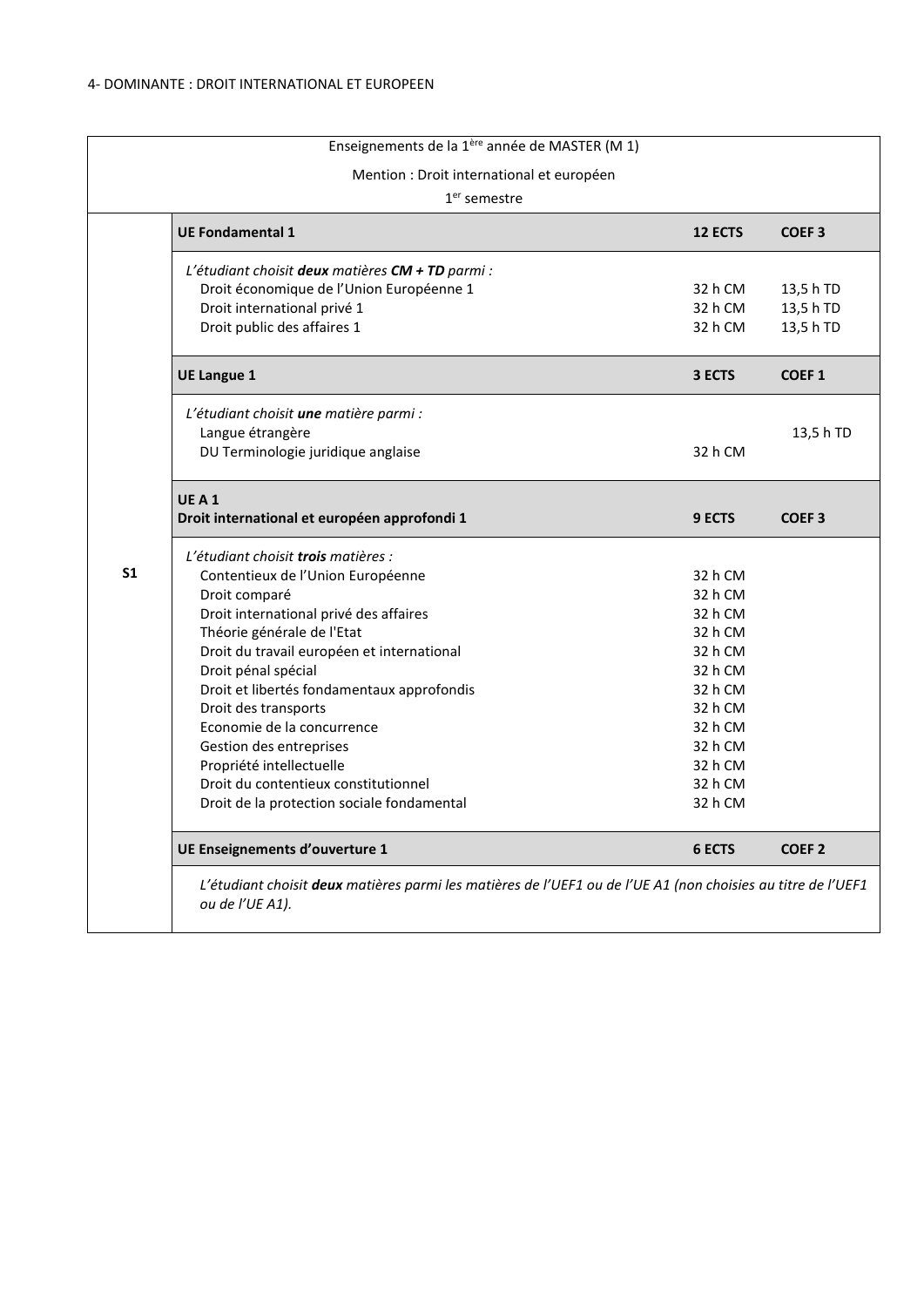|           | Enseignements de la 1ère année de MASTER (M 1)                                                                                  |                |                   |
|-----------|---------------------------------------------------------------------------------------------------------------------------------|----------------|-------------------|
|           | Droit international et européen                                                                                                 |                |                   |
|           | 2 <sup>ème</sup> semestre                                                                                                       |                |                   |
|           | <b>UE Fondamental 2</b>                                                                                                         | <b>12 ECTS</b> | <b>COEF3</b>      |
|           | L'étudiant choisit deux matières CM + TD parmi :                                                                                |                |                   |
|           | Droit économique de l'Union Européenne 2                                                                                        | 32 h CM        | 13,5 h TD         |
|           | Droit international privé 2                                                                                                     | 32 h CM        | 13,5 h TD         |
|           | Droit public des affaires 2                                                                                                     | 32 h CM        | 13,5 h TD         |
|           | <b>UE Langue 2</b>                                                                                                              | 3 ECTS         | <b>COEF1</b>      |
|           | L'étudiant choisit une matière parmi :                                                                                          |                |                   |
|           | Langue étrangère                                                                                                                |                | 13,5 h TD         |
|           | DU Terminologie juridique anglaise                                                                                              | 32 h CM        |                   |
|           | UEA <sub>2</sub>                                                                                                                |                |                   |
|           | Droit international et européen approfondi 2                                                                                    | 9 ECTS         | <b>COEF3</b>      |
| <b>S2</b> | L'étudiant choisit trois matières :                                                                                             |                |                   |
|           | Droit de la concurrence de l'Union Européenne                                                                                   | 32 h CM        |                   |
|           | Droit international économique                                                                                                  | 32 h CM        |                   |
|           | Droit pénal international                                                                                                       | 32 h CM        |                   |
|           | Droits de l'Homme                                                                                                               | 32 h CM        |                   |
|           | Fiscalité personnelle et internationale                                                                                         | 32 h CM        |                   |
|           | Droit de l'environnement et de l'aménagement du territoire                                                                      | 32 h CM        |                   |
|           | Droit interne de la concurrence                                                                                                 | 32 h CM        |                   |
|           | Droit de la santé                                                                                                               | 32 h CM        |                   |
|           | Droit pénal des affaires                                                                                                        | 32 h CM        |                   |
|           | L'Europe dans la pensée politique                                                                                               | 32 h CM        |                   |
|           | Contentieux administratif                                                                                                       | 32 h CM        |                   |
|           | Ingénierie des relations du travail                                                                                             | 32 h CM        |                   |
|           | UE Enseignements d'ouverture 2                                                                                                  | 6 ECTS         | COEF <sub>2</sub> |
|           | L'étudiant choisit deux matières parmi les matières de l'UEF2 ou de l'UE A2 (non choisies au titre de l'UEF2<br>ou de l'UE A2). |                |                   |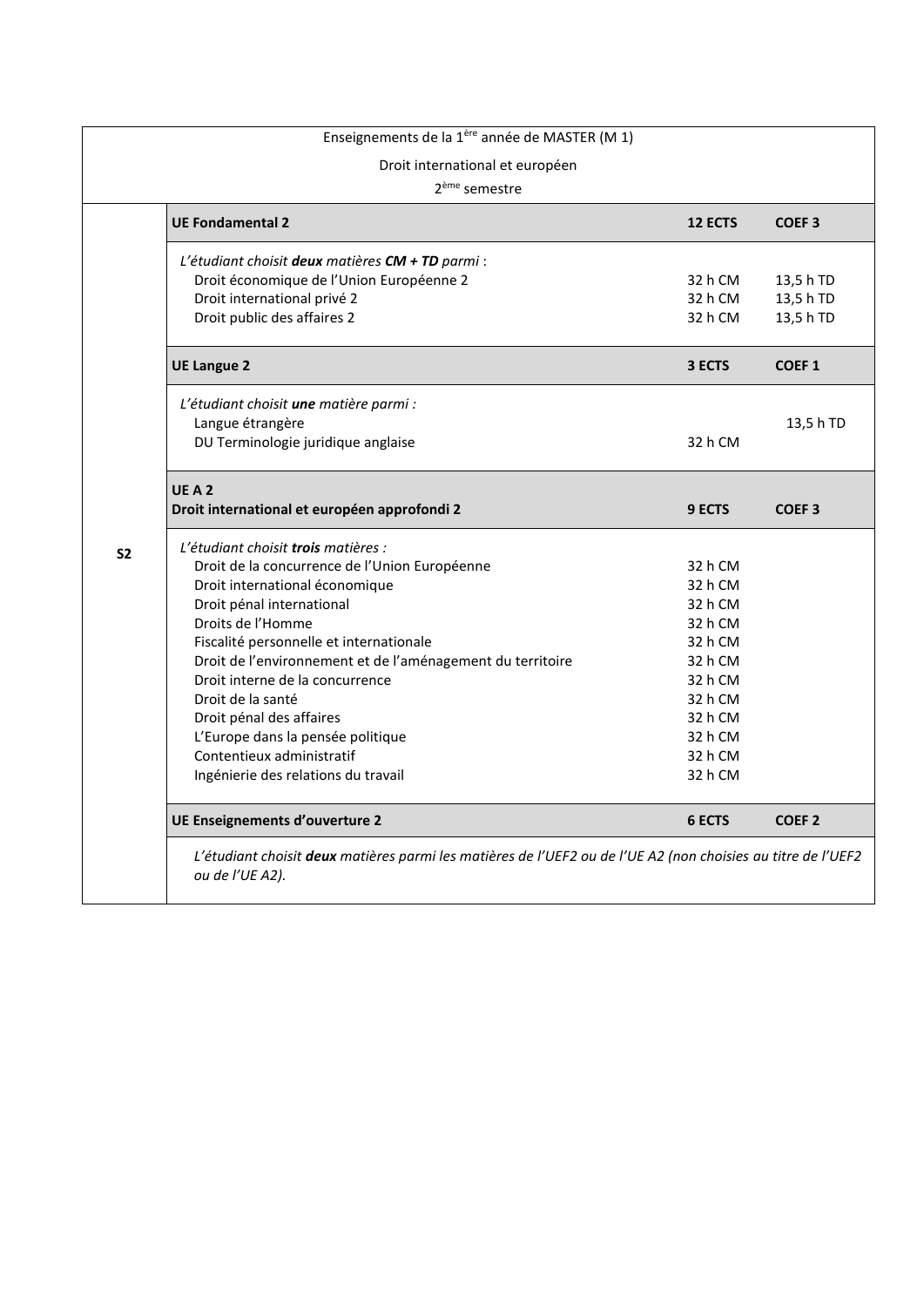|                | Enseignements de la 1ère année de MASTER (M 1)                                                                                                                                                                                                                                                                                                                                          |                                                                                                                      |                                                                                                         |
|----------------|-----------------------------------------------------------------------------------------------------------------------------------------------------------------------------------------------------------------------------------------------------------------------------------------------------------------------------------------------------------------------------------------|----------------------------------------------------------------------------------------------------------------------|---------------------------------------------------------------------------------------------------------|
|                | Droit des affaires                                                                                                                                                                                                                                                                                                                                                                      |                                                                                                                      |                                                                                                         |
|                | $1er$ semestre                                                                                                                                                                                                                                                                                                                                                                          |                                                                                                                      |                                                                                                         |
|                | <b>UE Fondamental 1</b>                                                                                                                                                                                                                                                                                                                                                                 | 12 ECTS                                                                                                              | COEF <sub>3</sub>                                                                                       |
|                | L'étudiant choisit deux matières CM + TD parmi :<br>Droit civil (régimes matrimoniaux)<br>Droit commercial approfondi 1<br>Droit international privé 1<br>Droit économique de l'Union Européenne 1<br>Droit fiscal de l'entreprise 1<br>Droit pénal spécial<br><b>UE Langue 1</b><br>L'étudiant choisit une matière parmi :<br>Langue étrangère<br>DU Terminologie juridique            | 32 h CM<br>32 h CM<br>32 h CM<br>32 h CM<br>32 h CM<br>32 h CM<br>3 ECTS<br>32 h CM                                  | 13,5 h TD<br>13,5 h TD<br>13,5 h TD<br>13,5 h TD<br>13,5 h TD<br>13,5 h TD<br><b>COEF1</b><br>13,5 h TD |
| S <sub>1</sub> | UEA1<br>Droit des affaires approfondi 1                                                                                                                                                                                                                                                                                                                                                 | 9 ECTS                                                                                                               | <b>COEF3</b>                                                                                            |
|                | L'étudiant choisit trois matières parmi :<br>Droit alsacien mosellan<br>Droit approfondi des sociétés et droit boursier<br>Droit de la distribution<br>Droit international privé des affaires<br>Droit pénal spécial<br>Droit des transports<br>Droit public des affaires 1<br>Economie de la concurrence<br>Gestion des entreprises<br>Procédures fiscales<br>Propriété intellectuelle | 32 h CM<br>32 h CM<br>32 h CM<br>32 h CM<br>32 h CM<br>32h CM<br>32 h CM<br>32 h CM<br>32 h CM<br>32 h CM<br>32 h CM |                                                                                                         |
|                | UE Enseignements d'ouverture 1                                                                                                                                                                                                                                                                                                                                                          | 6 ECTS                                                                                                               | <b>COEF 2</b>                                                                                           |
|                | L'étudiant choisit deux matières parmi les matières de l'UEF2 ou de l'UE A2 (non choisies au titre de l'UEF1<br>ou de l'UE A1).                                                                                                                                                                                                                                                         |                                                                                                                      |                                                                                                         |

\*Le cours de droit pénal spécial ne peut être choisi qu'une seule fois (UEF1 *ou* UEA1).

|                | Enseignements de la 1ère année de MASTER (M 1) |         |                   |
|----------------|------------------------------------------------|---------|-------------------|
|                | Droit des affaires                             |         |                   |
|                | 2 <sup>ème</sup> semestre                      |         |                   |
| S <sub>2</sub> | <b>UE Fondamental 2</b>                        | 12 ECTS | COEF <sub>3</sub> |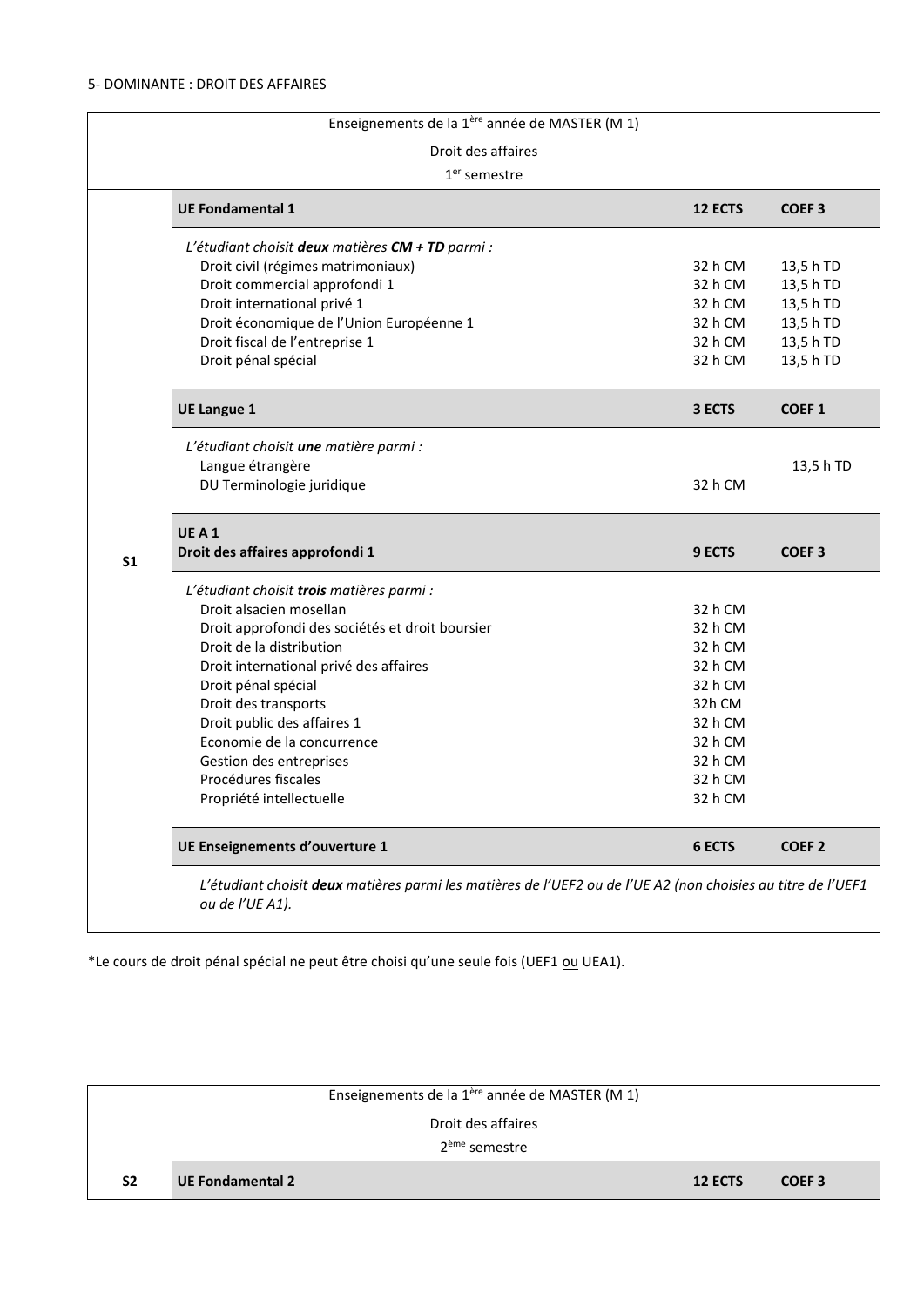| L'étudiant choisit deux matières CM + TD parmi :<br>Droit civil (successions et libéralités) | 32 h CM             | 13,5 h TD    |
|----------------------------------------------------------------------------------------------|---------------------|--------------|
| Droit commercial approfondi 2                                                                | 32 h CM             | 13,5 h TD    |
| Droit international privé 2                                                                  | 32 h CM             | 13,5 h TD    |
| Droit économique de l'Union Européenne 1                                                     | 32 h CM             | 13,5 h TD    |
| Droit fiscal de l'entreprise 2                                                               | 32 h CM             | 13,5 h TD    |
| Droit pénal des affaires                                                                     | 32 h CM             | 13,5 h TD    |
| <b>UE Langue 2</b>                                                                           | 3 ECTS              | <b>COEF1</b> |
| L'étudiant choisit une matière parmi :                                                       |                     |              |
| Langue étrangère                                                                             |                     | 13,5 h TD    |
| DU Terminologie juridique anglaise                                                           | 32 h CM             |              |
| <b>UE A2</b>                                                                                 |                     |              |
| Droit des affaires approfondi 2                                                              | <b>9 ECTSCOEF 3</b> |              |
| L'étudiant choisit trois matières parmi :                                                    |                     |              |
| Droit de la concurrence de l'Union Européenne                                                | 32 h CM             |              |
| Droit interne de la concurrence                                                              | 32 h CM             |              |
| Entreprises et risques sociaux                                                               | 32 h CM             |              |
| Droit international économique                                                               | 32 h CM             |              |
| Droit pénal des affaires*                                                                    | 32 h CM             |              |
| Fiscalité personnelle et internationale                                                      | 32 h CM             |              |
| Gestion financière                                                                           | 32 h CM             |              |
| Techniques contractuelles                                                                    | 32 h CM             |              |
| Droit public des affaires 2                                                                  | 32 h CM             |              |
| Droit des assurances                                                                         | 32 h CM             |              |
|                                                                                              |                     |              |

\*Le cours de droit pénal des affaires ne peut être choisi qu'une seule fois (UEF2 ou UEA2).

## **Transfers from the Bachelor of Laws/Maîtrise in English and French Law:**

Students who have passed first- or final-year examinations in Leicester for the LLB/Maîtrise in English and French Law may, in exceptional circumstances, on giving notice in writing to the School, not later than the beginning of the first semester of the next academic year, transfer to the second or final year of the LLB in Law at the University of Leicester, as appropriate.

Students who have failed first- or final-year examinations in Strasbourg for the LLB/Maîtrise in English and French Law may, in exceptional circumstances, on giving notice in writing to the School, transfer to the final year of the LLB in Law at the University of Leicester.

Students permitted under the paragraphs above to transfer from the LLB/Maîtrise in English and French Law to the LLB in Law will be subject to the scheme of assessment for that degree.

### **Appendix 2: Module specifications (Leicester modules)**

See module specification database <http://www2.le.ac.uk/offices/sas2/courses/documentation>